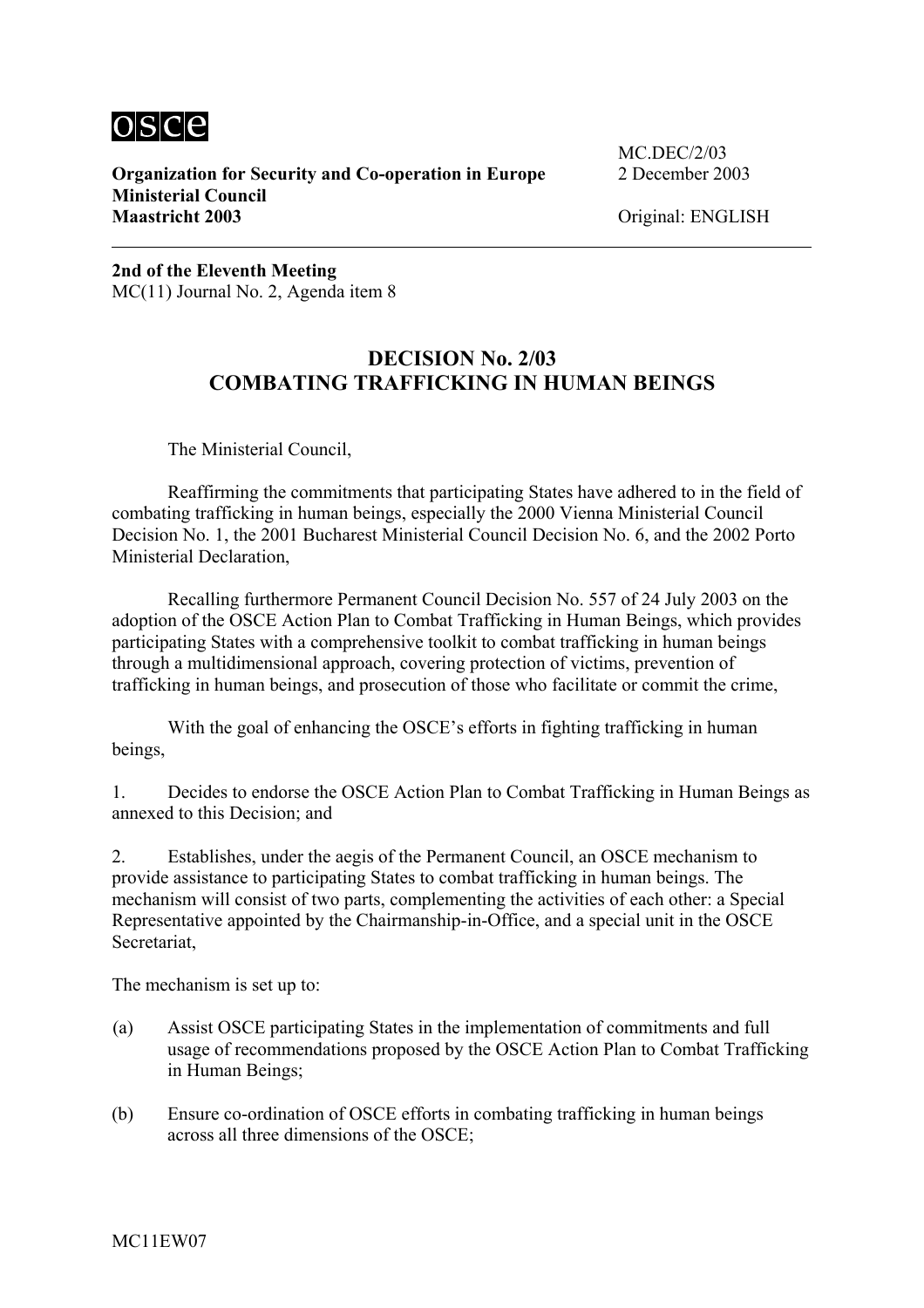- (c) Strengthen co-ordination among the relevant authorities of the participating States and between the OSCE and other relevant organizations;
- (d) Raise the public and political profile of the combat against trafficking in human beings;
- (e) Operate in the whole OSCE area and as appropriate, assist the participating States, in a spirit of co-operation and following consultations with the respective authorities of the relevant participating States in aiming at the implementation of their commitments in combating human trafficking;
- (f) Provide and facilitate advice and technical assistance in the field of legislation as well as policy development, together, as necessary, with other OSCE structures engaged in this field;
- (g) Be ready to offer advice to senior level authorities representing the legislative, judicial, and executive branches in participating States and discuss with them the implementation of the OSCE Action Plan to Combat Trafficking in Human Beings and commitments in the field of combating trafficking in human beings. In specific cases calling for special attention, seek direct contacts, in an appropriate manner with the participating State concerned and discuss the provisions of advice and concrete assistance, if needed;
- (h) Co-operate with National Rapporteurs or other national mechanisms established by participating States for co-ordinating and monitoring the anti-trafficking activities of State institutions. It will also co-operate with relevant Non-Governmental Organizations of the participating States. Furthermore, it will assume responsibility within the OSCE for hosting and facilitating meetings for the exchange of information and experience between national co-ordinators, representatives designated by participating States, or experts on combating trafficking in human beings;
- (i) Closely co-operate and co-ordinate with the Office for Democratic Institutions and Human Rights (ODIHR) and other OSCE Institutions, the Secretary General, relevant structures of the Secretariat including the Office of the Co-ordinator for OSCE Economic and Environmental Activities (OCEEA), the Strategic Police Matters Unit (SPMU), the Senior Gender Adviser, as well as, where appropriate, the OSCE field operations. The mechanism will draw on the expertise within these OSCE structures, and will see that duplication is avoided. Participate when appropriate in the work of the Informal Working Group on Gender Equality and Anti-Trafficking in Human Beings;
- (j) Co-operate and co-ordinate with relevant international actors such as the United Nations Office on Drugs and Crime, the United Nations High Commissioner for Refugees, the United Nations High Commissioner for Human Rights, the United Nations Children's Fund, the International Labour Organization, as well as the International Organization for Migration, the International Centre for Migration Policy Development, the European Union, the Council of Europe, the Stability Pact Task Force on Trafficking in Human Beings, the Council of Baltic Sea States, the Southeast European Co-operative Initiative, Interpol and Europol;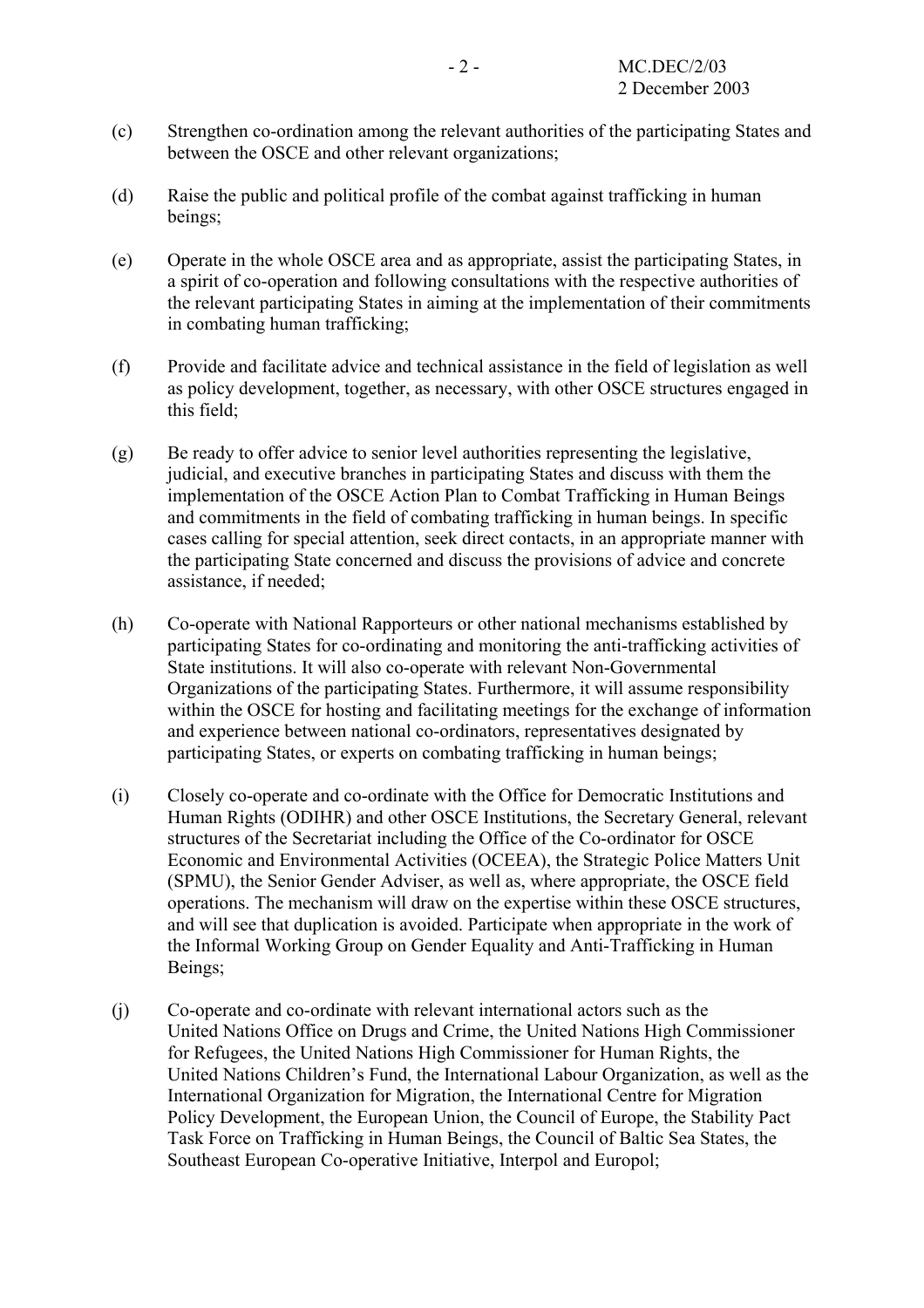3. Affirms that the Special Representative will be politically accountable to, and will report regularly and when appropriate to the Permanent Council. It will function in accordance with Decision No. 8 of the Tenth Meeting of the Ministerial Council in Porto;

4. Calls on the Chairmanship-in-Office to appoint as Special Representative a prominent personality with relevant expertise, according to OSCE procedures, following consultations with participating States through the Preparatory Committee on his or her mandate. In order to ensure continuity for the Special Representative to carry out his or her responsibilities initially for at least the duration of two successive Chairmanships, the Chairmanship-in-Office will consult with the next incoming Chairmanship-in-Office on this appointment, and the next incoming Chairmanship-in-Office will, within its prerogative, undertake to prolong the Special Representative's duties for the duration of that Chairmanship-in-Office, in accordance with Decision No. 8 of the Tenth Ministerial Council Meeting in Porto;

5. Tasks the Permanent Council to establish the above-mentioned special unit, as a part of the OSCE Secretariat, with contracted or seconded staff. The Special Representative will have the capacity of the special unit at his or her full disposal in order to effectively implement the above-mentioned tasks;

6. Agrees that both parts of the mechanism will be funded by the participating States through the OSCE Unified Budget in accordance with existing procedures. The ACMF will elaborate, in consultation with the Chairmanship-in-Office and the Secretary General, administrative and funding modalities for the mechanism and submit its recommendations to the Permanent Council for approval in time for their inclusion into the OSCE 2004 Unified Budget.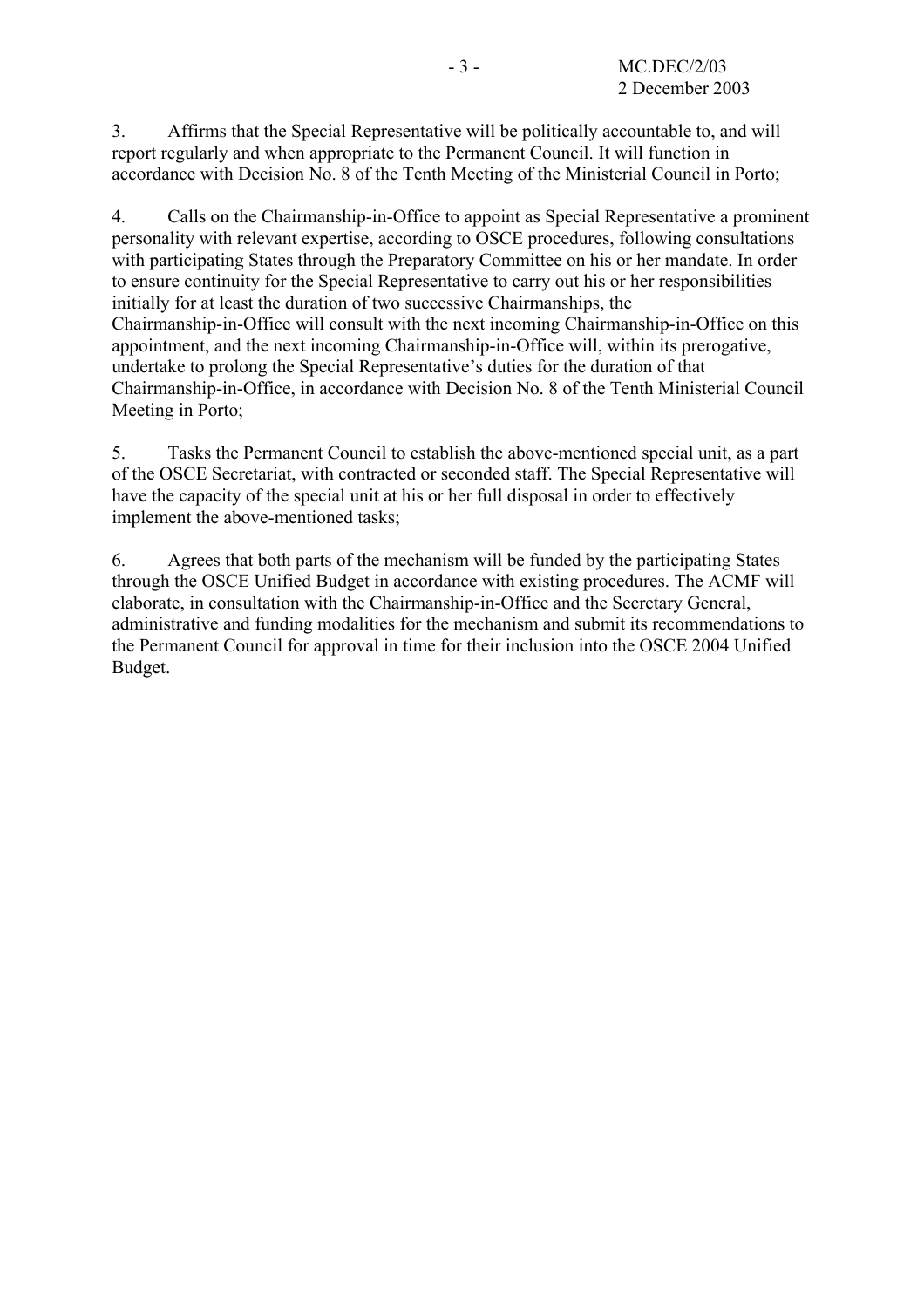MC.DEC/2/03 2 December 2003 Annex

# **OSCE ACTION PLAN TO COMBAT TRAFFICKING IN HUMAN BEINGS**

# **I. Objectives and purposes of the Action Plan**

1. The Action Plan intends to provide participating States with a comprehensive toolkit to help them implement their commitments to combating THB. It aims to provide participating States with a follow-up mechanism, which will also promote co-ordination between individual participating States, both within the OSCE structures and with other international organizations. The Action Plan adopts a multidimensional approach to combating trafficking in human beings. It addresses the problem comprehensively, covering protection of victims, the prevention of THB and the prosecution of those who facilitate or commit the crime. It provides recommendations as to how participating States and relevant OSCE institutions, bodies and field operations may best deal with political, economic, legal, law enforcement, educational and other aspects of the problem.

2. The Action Plan is further intended to assist participating States in employing these tools by drawing upon existing regional experience gained through the implementation of such concrete initiatives and measures as those undertaken by the Stability Pact Task Force on Trafficking in Human Beings in South Eastern Europe.

3. A comprehensive approach to trafficking in human beings requires a focus on bringing to justice those responsible for this crime, and on carrying out effective measures to prevent it, while maintaining a humanitarian and compassionate approach in rendering assistance to its victims.

## **II. Definition of trafficking in human beings**

The Action Plan is based on the following definition contained in Article 3 of the United Nations Protocol to Prevent, Suppress and Punish Trafficking in Persons, especially Women and Children, supplementing the United Nations Convention against Transnational Organized Crime:

"Trafficking in persons shall mean the recruitment, transportation, transfer, harbouring or receipt of persons, by means of the threat or use of force or other forms of coercion, of abduction, of fraud, of deception, of the abuse of power or of a position of vulnerability or of the giving or receiving of payments or benefits to achieve the consent of a person having control over another person, for the purpose of exploitation. Exploitation shall include, at a minimum, the exploitation of the prostitution of others or other forms of sexual exploitation, forced labour or services, slavery or practices similar to slavery, servitude or the removal of organs".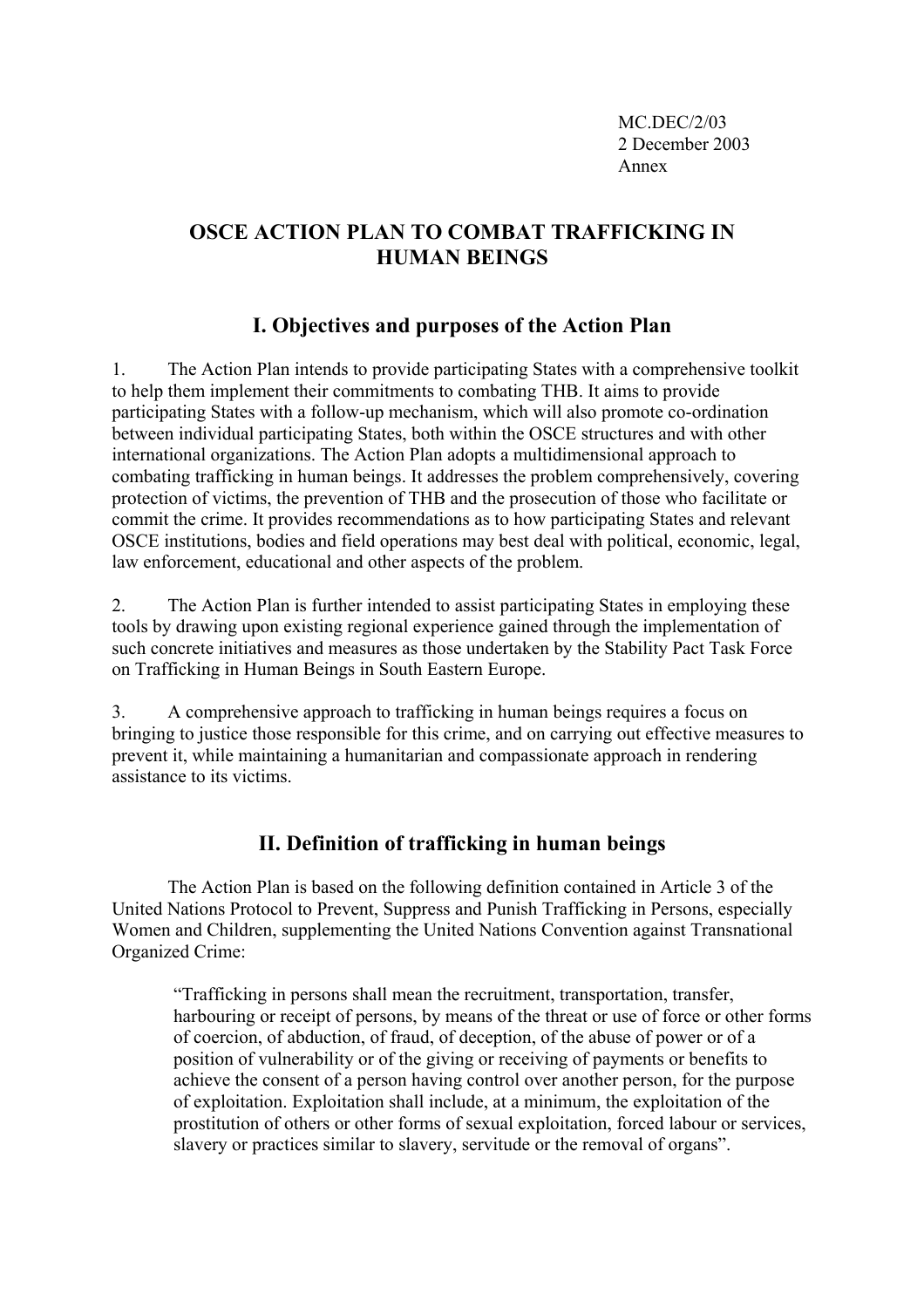The OSCE Ministerial Council in its Decision No. 6 (2001) called on participating States to sign and ratify the United Nations Convention against Transnational Organized Crime, and its Protocol to Prevent, Suppress and Punish Trafficking in Persons, especially Women and Children.

# **III. Investigation, law enforcement and prosecution**

Commitments of participating States related to investigation, law enforcement and prosecution have been undertaken in the Ministerial Declaration on Trafficking in Human Beings adopted in Porto in 2002, the Bucharest Plan of Action for Combating Terrorism of 2001, the Ministerial Decision No. 6 adopted in Bucharest in 2001, and the Ministerial Decision on Enhancing the OSCE's Efforts to Combat Trafficking in Human Beings adopted in Vienna in 2000. In these documents the participating States also agreed on the role of the OSCE in this field.

## **Recommended action at the national level**

- 1. Criminalization
	- 1.1 Adopting such legislative and other measures as may be necessary to establish as criminal offences the conduct set forth in Article 3 of the United Nations Protocol to Prevent, Suppress and Punish Trafficking in Persons, especially Women and Children, supplementing the United Nations Convention against Transnational Organized Crime.
	- 1.2 Adopting such legislative and other measures as may be necessary to establish as criminal offences:
		- Attempting to commit this criminal offence;
		- Participating as an accomplice in this criminal offence;
		- Organizing or directing other persons to commit this criminal offence.
	- 1.3 Adopting such measures as may be necessary to establish the liability of legal persons for trafficking offences in addition to the liability of natural persons. Subject to the legal principles of the participating State, the liability of legal persons may be criminal, civil and/or administrative.
	- 1.4 Making legislative provisions for effective and proportionate criminal penalties, including imprisonment, that take into account the serious nature of this crime. Where appropriate, legislation should provide for additional penalties to be applied to persons found guilty of trafficking in aggravating circumstances, such as in the case of offences involving trafficking in children or offences committed by or involving the complicity of State officials.
	- 1.5 Considering legislative provisions for confiscation of the instruments and proceeds of trafficking and related offences, specifying, where not inconsistent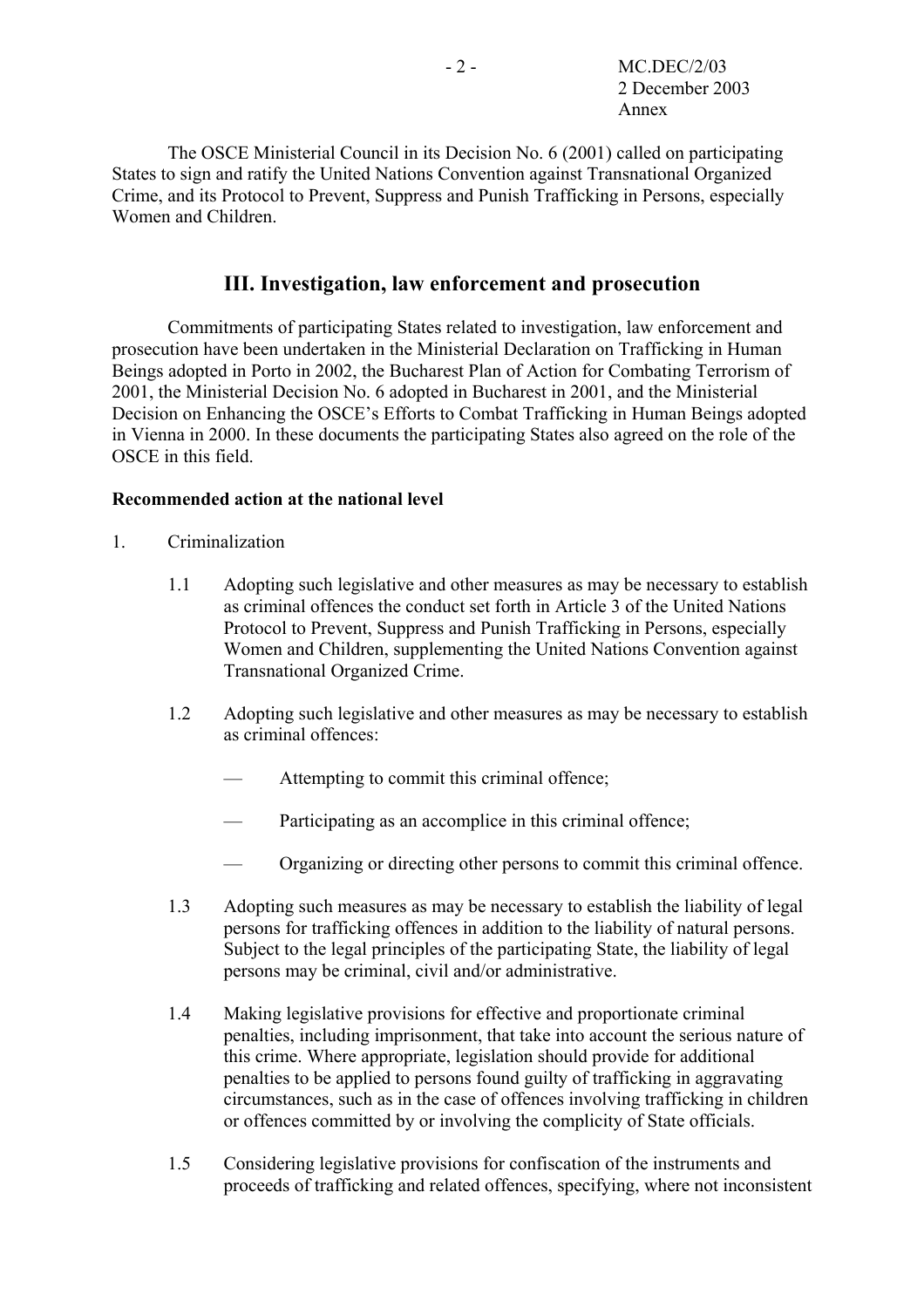with national legislation, that the confiscated proceeds of trafficking will be used for the benefit of victims of trafficking. Giving consideration to the establishment of a compensation fund for victims of trafficking and the use of the confiscated assets to help finance such a fund.

- 1.6 Ensuring that trafficking, its constitutive acts and related offences constitute extraditable offences under national law and extradition treaties.
- 1.7 Adopting such legislative and other measures to establish as criminal offences acts of active or passive corruption of public officials, as referred to in Articles 8 and 9 of the United Nations Convention against Transnational Organized Crime.
- 1.8 Ensuring that victims of trafficking are not subject to criminal proceedings solely as a direct result of them having been trafficked.
- 2. Law enforcement response
	- 2.1 Fully implementing anti-trafficking and related measures set out in legislation.
	- 2.2 Establishing special anti-trafficking units comprising both women and men — with advanced training in investigating offences involving sexual assault or involving children, in order to promote competence, professionalism and integrity.
	- 2.3 Building capacity in the anti-corruption field.
	- 2.4 Developing community-policing programmes: raising levels of trust between the police and the public in order, *inter alia*, to contribute to the acquisition of information relating to trafficking and to increase the willingness of victims to report offences.
	- 2.5 Enhancing co-operation between law enforcement investigating bodies in order to establish the possibly criminal, trafficking-related origins of suspicious assets.
	- 2.6 Providing not only the resources and training for developing intelligence-led policing for the management and analysis of crime and criminal information, but also the other advanced skills and equipment necessary for law enforcement bodies to carry out their anti-trafficking tasks.
	- 2.7 Encouraging investigators and prosecutors to carry out investigations and prosecutions without relying solely and exclusively on witness testimony. Exploring alternative investigative strategies to preclude the need for victims to be required to testify in court.
	- 2.8 Taking practicable measures to ensure that OSCE mission members who are behaving in breach of the OSCE Code of Conduct for Mission Members and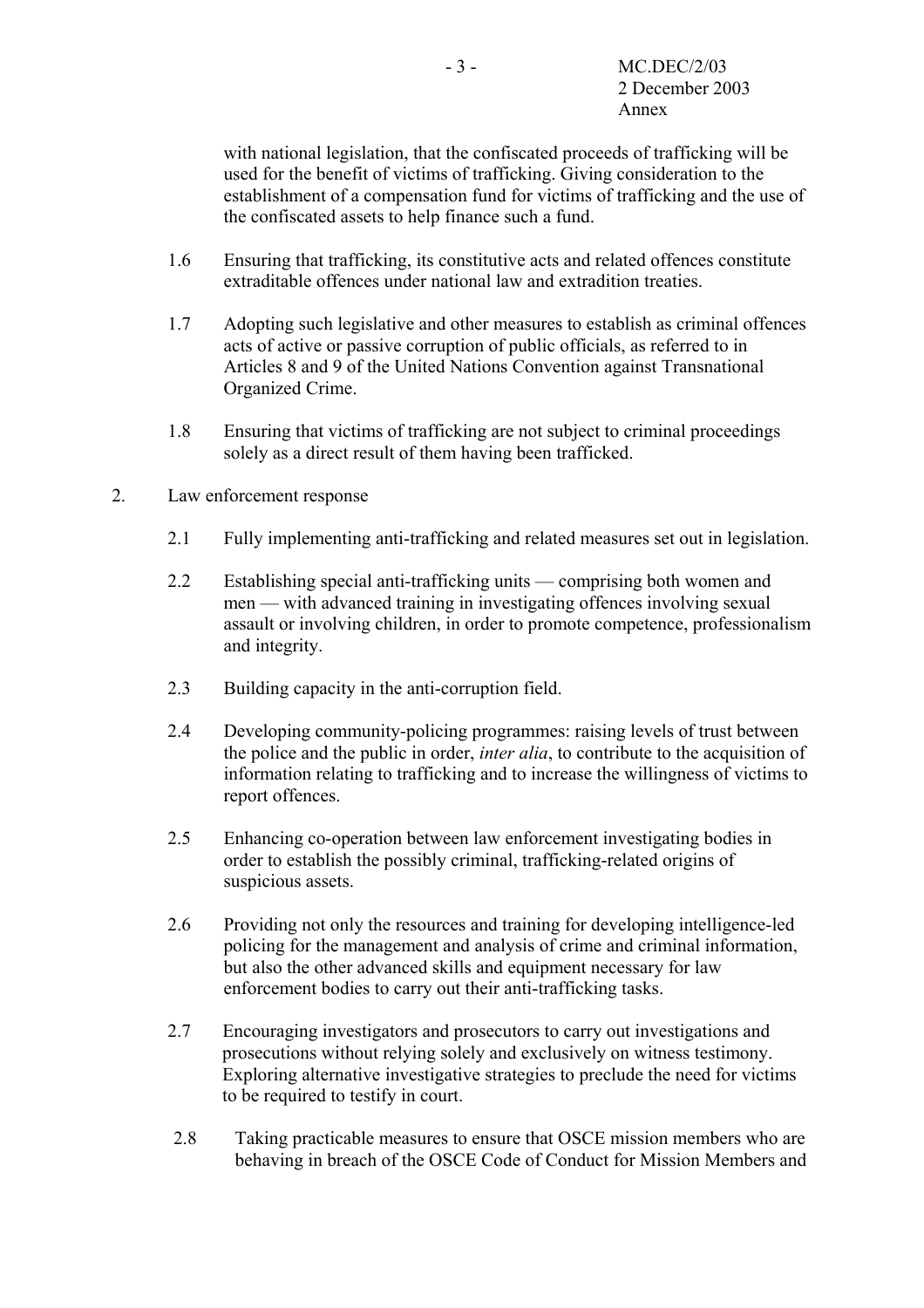other regulations face prescribed sanctions, including, as appropriate, disciplinary and criminal proceedings.

- 2.9 Targeting corruption of local law enforcement as a matter of priority, and ensuring that appropriate disciplinary and criminal proceedings are undertaken against law enforcement authorities found to be engaged in corrupt practices related to trafficking in human beings.
- 3. Law enforcement co-operation and information exchange between participating States
	- 3.1 Co-operating closely with one another and consistent with their respective domestic legal and administrative systems, to enhance the effectiveness of law enforcement action in combating the offences covered by this Action Plan. Promoting similar co-operation and co-ordination between law enforcement agencies within States.
	- 3.2 Adopting, in particular, effective measures
		- To enhance and where necessary to establish channels of communication between participating States;
		- To co-operate on inquiries regarding offences covered by this Action Plan;
		- To provide, when appropriate, items or evidence necessary for analytical or investigative purposes;
		- To facilitate effective co-ordination between their competent authorities, agencies and services and to promote the exchange of personnel and other experts, including, subject to bilateral agreements or arrangements between the participating States concerned, the posting of liaison officers;
		- To exchange information on specific means and methods used by organized criminal groups, including, where applicable, routes and conveyances and the use of false identities, altered or forged documents or other means of concealing their activities;
		- To co-ordinate administrative and other measures considered appropriate for the early identification of the offences covered by this Action Plan.
	- 3.3 Concluding agreements on bilateral and multilateral law enforcement co-operation to facilitate exchange of information.
	- 3.4 Undertaking efforts to develop common standards for the collection of statistical data.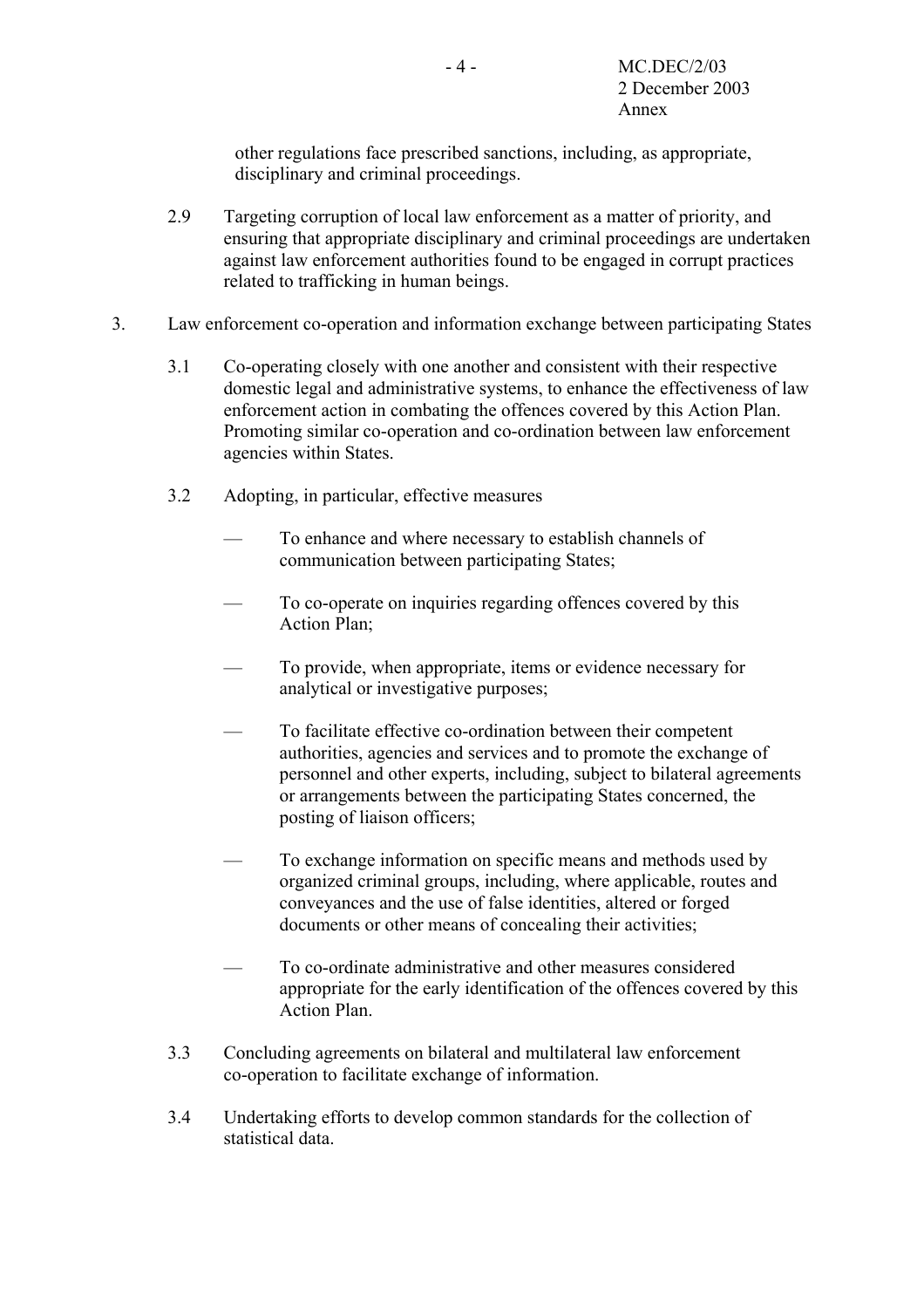- 4. Assistance and protection of witnesses and victims in the criminal justice system
	- 4.1 Taking appropriate measures within participating States' means, including legislative ones, to provide effective protection from potential retaliation or intimidation for witnesses in criminal proceedings who give testimony concerning offences covered by this Action Plan and, as appropriate, for their relatives and other persons close to them.
	- 4.2 Sensitizing law enforcement authorities and officials to their responsibility for ensuring the safety and immediate well-being of victims of THB.
	- 4.3 Ensuring data protection and the victim's right to privacy, also in the course of data collection and analysis.
	- 4.4 Facilitating the victim's participation as a witness in the investigation and court hearings or other criminal proceedings by providing him/her with the possibility of relocation as a form of witness protection.
	- 4.5 Providing legal counselling for victims when they are in the process of deciding whether or not to testify in court.
	- 4.6 Permitting NGOs to support victims in court hearings, if it is not inconsistent with national legislation.
- 5. Training
	- 5.1 Providing or improving training for border officials, law enforcement officials, judges, prosecutors, immigration and other relevant officials in all aspects of trafficking in persons.
	- 5.2 Giving, in such training programs, consideration to human rights and childand gender-sensitive issues, and encouraging co-operation with non-governmental organizations, other relevant organizations and other elements of civil society.
- 6. Border measures
	- 6.1 Considering taking measures that permit, in accordance with its domestic law, the denial of entry, the revocation of visas or possibly the temporary detention of persons implicated in committing offences as defined by the legislation in force.
	- 6.2 Considering strengthening co-operation among border control agencies by, inter alia, establishing and maintaining direct channels of communication.
- 7. Security and control of documents
	- 7.1 Taking such measures as may be necessary, within available means, to ensure that travel or identity documents issued by or on behalf of participating States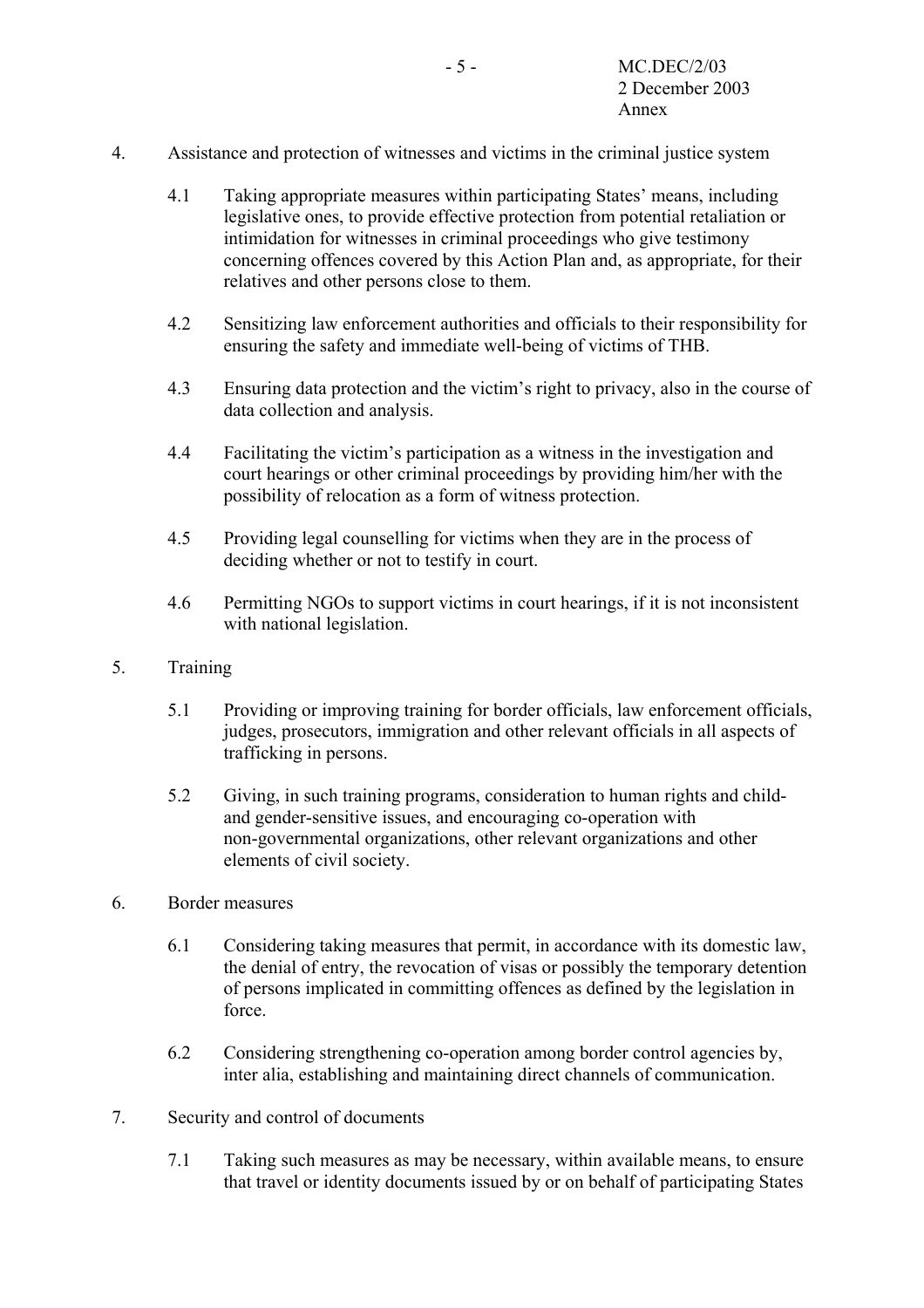are of such quality that they cannot easily be misused, readily falsified or unlawfully altered, replicated or issued.

- 8. Legitimacy and validity of documents
	- 8.1 At the request of another participating State and in accordance with its domestic law, verifying within a reasonable time the legitimacy and validity of travel or identity documents issued or purporting to have been issued in its name, where there are reasonable grounds to suspect their usage for trafficking in persons.

### **Action for OSCE Institutions and Bodies**

- 9. Legislative review and reform
	- 9.1 The ODIHR, and where appropriate the field operations, will continue to promote and support legislative review and reform efforts in compliance with international standards.
	- 9.2 The OSCE will further develop co-operation with other relevant partners and organizations.
- 10. Law enforcement response
	- 10.1 The OSCE Strategic Police Matters Unit will further promote the concept of community policing.
	- 10.2 The Strategic Police Matters Unit and the Office of the OSCE Co-ordinator of Economic and Environmental Activities (OCEEA) will facilitate the exchange of information between participating States on best practices to be used by relevant investigating units to check the possibly criminal and trafficking-related origin of suspicious assets.
	- 10.3 The OCEEA will further work together with the United Nations Office on Drugs and Crime Global Programme against Money Laundering and use its good offices to promote the organization of workshops on tackling money-laundering in interested participating States.
	- 10.4 As part of its assistance in the development of National Referral Mechanisms the ODIHR will continue to promote and encourage co-operation between law enforcement and civil society.
- 11. Disciplinary response
	- 11.1 The Office of Internal Oversight is requested to maintain data on investigations into offences related to trafficking in human beings by mission members and all subsequent related actions taken thereon. The Secretary General is requested to report regularly to the Permanent Council on measures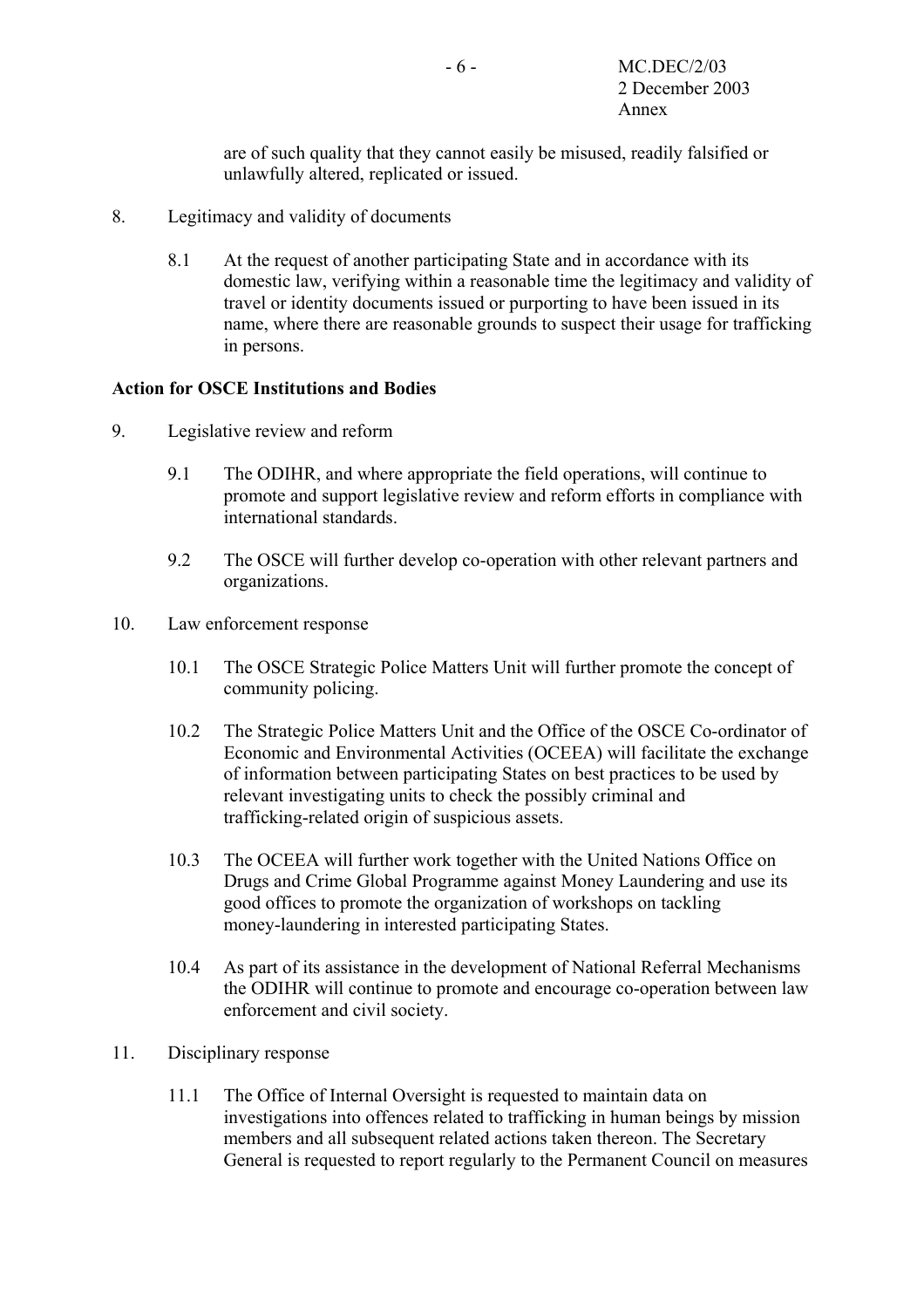taken to implement regulations in cases of breaches of the Code of Conduct while respecting the privacy of alleged perpetrators.

## 12. Training

- 12.1 The ODIHR and the OSCE Strategic Police Matters Unit will continue to develop training materials targeted at law enforcement authorities on trafficking and sex crimes investigation, consult with the International Law Enforcement Academy (ILEA) in Budapest regarding possibilities for incorporating this training into ILEA programs, identify law enforcement trainers to conduct training, and facilitate funding training sessions for law enforcement authorities in OSCE participating States.
- 12.2 While international partners such as the International Centre for Migration Policy Development and the International Organization for Migration provide basic police training on how to respond to allegations of trafficking, and others such as the United Nations Development Programme provide advanced training, additional training needs to be provided on dealing with particular aspects of sexual crime, e.g. sexual abuse of children. The OSCE Strategic Police Matters Unit will provide such training in co-operation with the United Nations Children's Fund and other relevant organizations.
- 13. Security and control of documents
	- 13.1 The relevant OSCE bodies, in particular the Anti-Terrorism Unit, will continue to facilitate workshops focusing on detecting documents used for illegal purposes in relation to trafficking in human beings, detecting false travel documents being used for entry of trafficked persons, and improving non-technical means of detection, such as interview techniques. In addition, workshops will focus on means of protecting freedom of movement of persons across the border, within the restrictions that are consistent with relevant OSCE commitments.

## **IV. Prevention of trafficking in human beings**

Commitments of participating States related to prevention have been undertaken in the Ministerial Declaration on Trafficking in Human Beings adopted in Porto in 2002, the OSCE Permanent Council Decision No. 426 of 2001, the Ministerial Decision on Enhancing the OSCE's Efforts to Combat Trafficking in Human Beings adopted in Vienna in 2000, the OSCE Action Plan for Gender Issues approved by the Permanent Council in 2000, the Charter for European Security adopted in Istanbul in 1999, the Document of the Moscow Meeting of the Conference on the Human Dimension of the CSCE adopted in Moscow in 1991, the Final Act of the Conference on Security and Co-operation in Europe adopted in Helsinki in 1975. In the above-mentioned documents the participating States also agreed on the role of the OSCE in this field.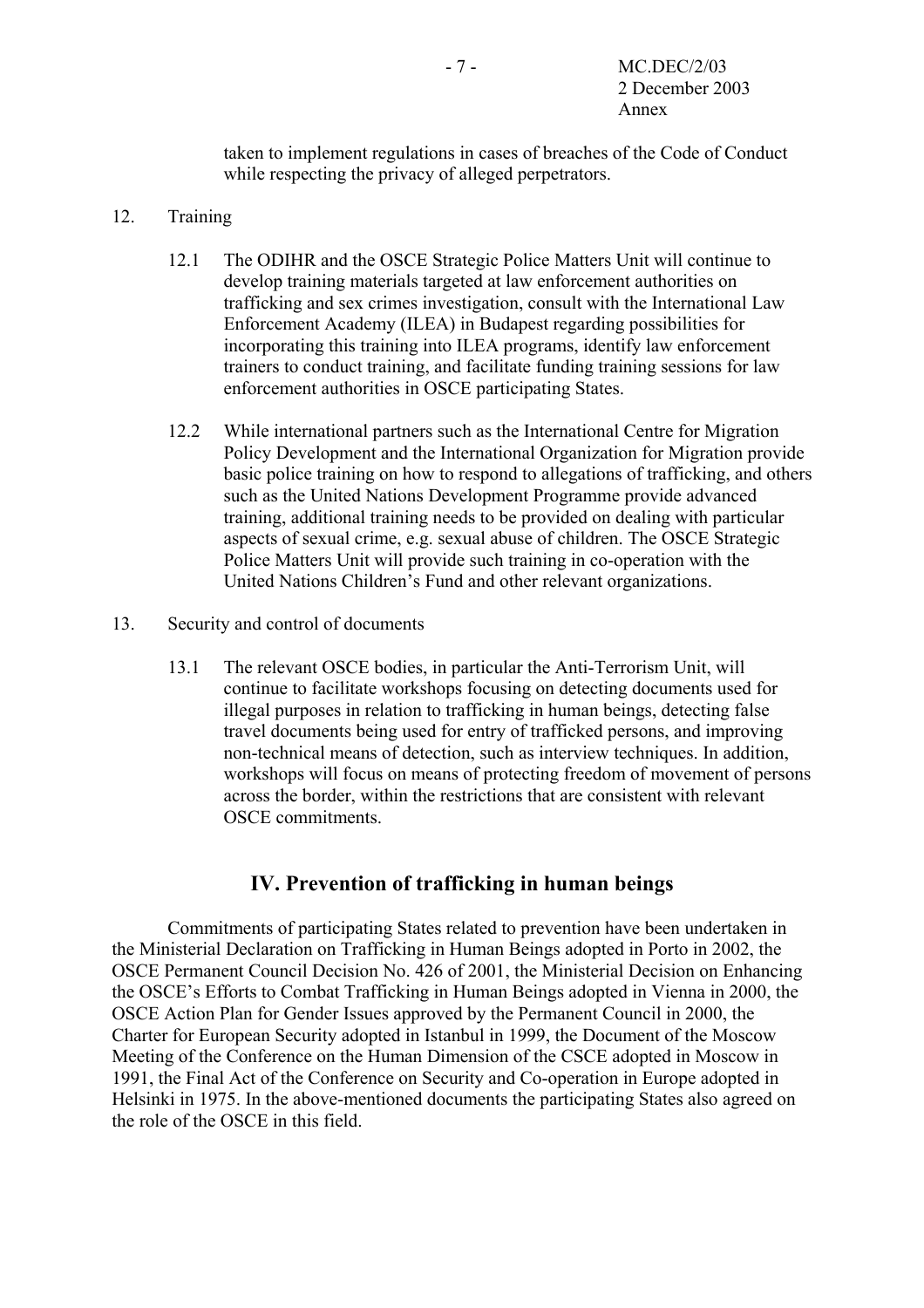## **Recommended action at the national level**

- 1. Data collection and research
	- 1.1 Collecting separate data related to women, men and children victims of trafficking, and improving research into and analysis of subjects such as the character and scale of THB and the trafficking and exploitation mechanisms deployed by the organized criminal groups, in order to develop effective and well-targeted prevention measures on trafficking in human beings. Promoting more research and exchange of information on trafficking in children.
	- 1.2 Identifying the most vulnerable segments of the population and developing specially designed awareness-raising campaigns for them.
	- 1.3 Conducting more far-reaching analysis of the root causes of THB, its demand and supply factors, its networks and its economic consequences, and its link with illegal migration.
- 2. Border measures
	- 2.1 Without prejudice to international commitments in relation to the free movement of people, strengthening, to the extent possible, border controls as may be necessary to prevent and detect THB.
	- 2.2 Adopting legislative or other appropriate measures to prevent, as far as possible, means of transport operated by commercial carriers from being used in committing offences, as defined by the provisions against trafficking.
	- 2.3 Where appropriate, and without prejudice to applicable international conventions, obliging commercial carriers, including any transportation company or the owner or operator of any means of transport, to ascertain that all passengers are in possession of valid travel documents. In accordance with domestic law, taking the necessary measures to provide for sanctions in case of violation.
- 3. Economic and social policies aimed at addressing root causes of THB
	- 3.1 In countries of origin:
		- Considering as priority goals: the fostering of social-economic and political stability, and the reduction both of migration caused by deep poverty and of supply factors of trafficking. Policies followed in pursuit of these goals should also promote both economic development and social inclusion;
		- Improving children's access to educational and vocational opportunities and increasing the level of school attendance, in particular by girls and minority groups;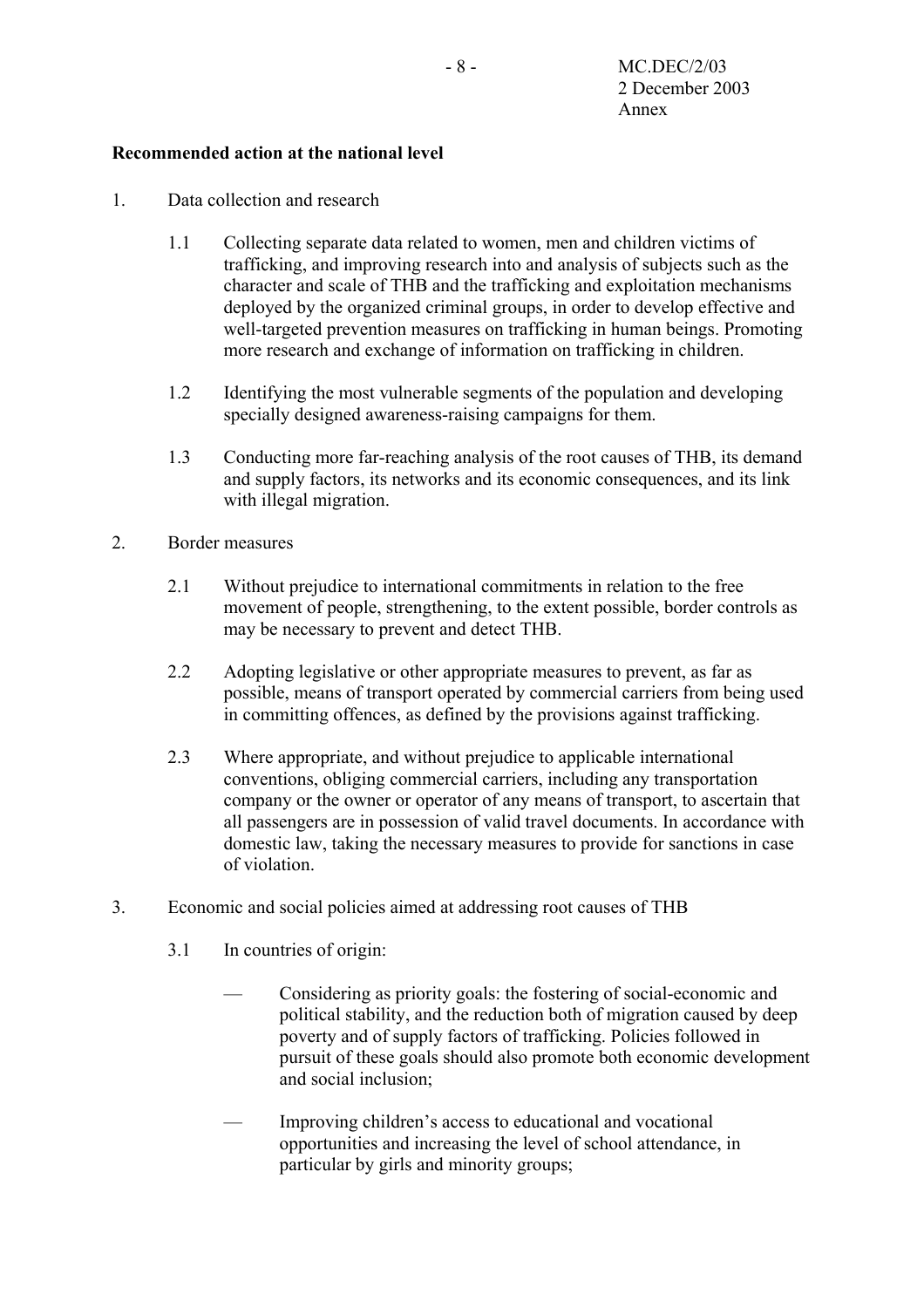- Enhancing job opportunities for women by facilitating business opportunities for small and medium-sized enterprises (SMEs). Organizing SMEs training courses, and targeting them particularly at high-risk groups.
- 3.2 In countries of destination:
	- Implementing measures to reduce "the invisibility of exploitation". A multi-agency programme of monitoring, administrative controls and intelligence gathering on the labour markets, and, where applicable, on the sex industry, will contribute greatly to this objective;
	- Considering the liberalization by governments of their labour markets with a view to increasing employment opportunities for workers with a wide range of skills levels;
	- Addressing the problem of unprotected, informal and often illegal labour, with a view to seeking a balance between the demand for inexpensive labour and the possibilities of regular migration;
	- Tackling underground economic activities which undermine economies and enhance trafficking.
- 3.3 Whether in countries of origin or countries of destination:
	- Taking measures to raise levels of social protection and to create employment opportunities for all;
	- Taking appropriate measures to eliminate discrimination against women in the field of employment in order to ensure, on a basis of gender equality, the right to equal pay for equal work and the right to equality in employment opportunities;
	- Addressing all forms of discrimination against minorities;
	- Developing programmes that offer livelihood options and include basic education, literacy, communication and other skills, and reduce barriers to entrepreneurship;
	- Encouraging gender sensitization and education on equal and respectful relationships between the sexes, thus preventing violence against women;
	- Ensuring that policies are in place which allow women equal access to and control over economic and financial resources;
	- Promoting flexible financing and access to credit, including micro-credit with low interest;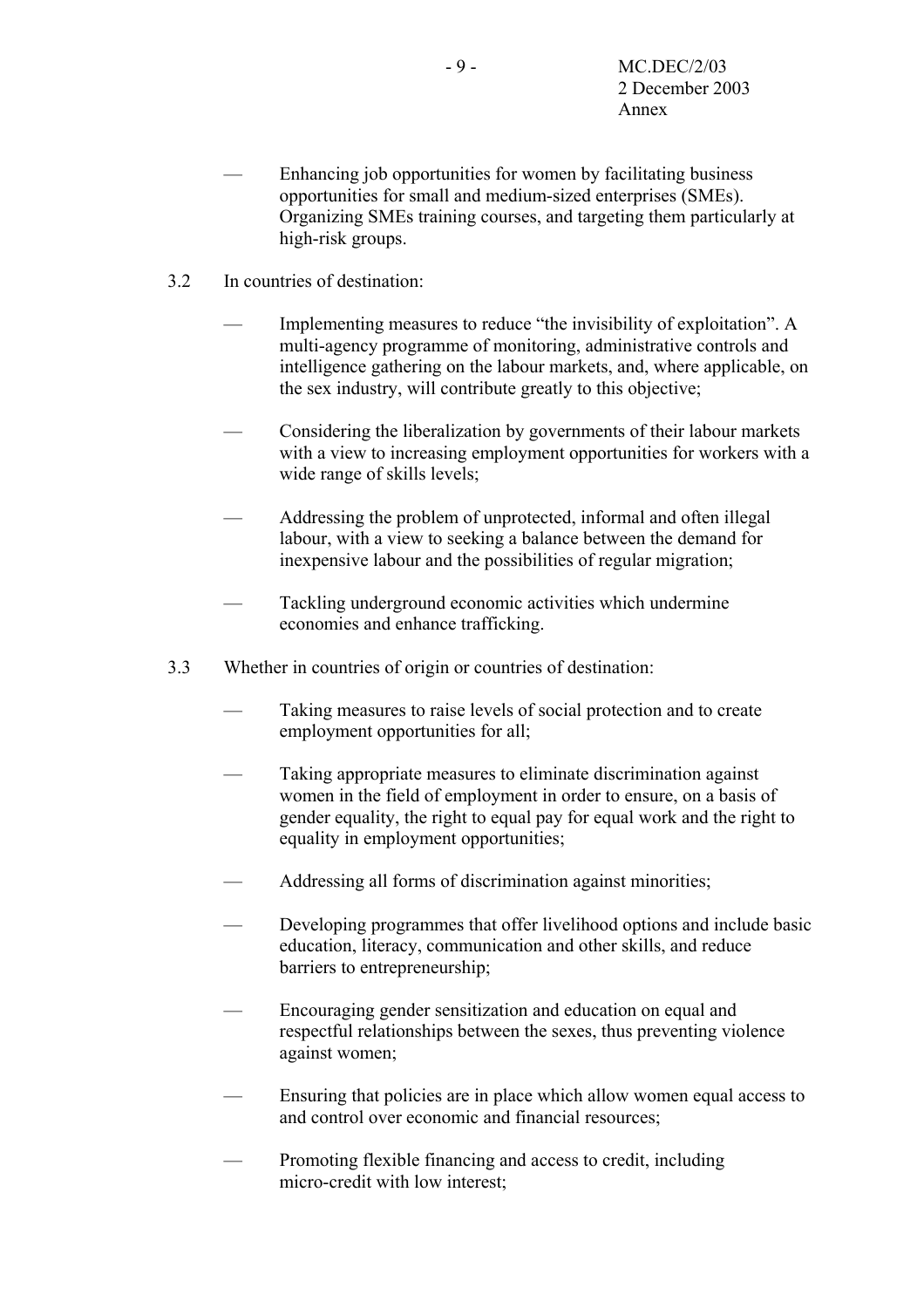- Promoting good governance and transparency in economic transactions;
- Adopting or strengthening legislative, educational, social, cultural or other measures, and, where applicable, penal legislation, including through bilateral and multilateral co-operation, to discourage the demand that fosters all forms of exploitation of persons, especially women and children, and that leads to trafficking.
- 4. Awareness-raising
	- 4.1 Undertaking, in co-operation with civil society and NGOs, information campaigns to generate public awareness about trafficking in its various forms, including the methods employed by traffickers and the risks to victims.
	- 4.2 Increasing awareness about trafficking among immigration authorities and consular and diplomatic personnel so that they use this knowledge in their daily contacts with potential victims.
	- 4.3 Encouraging national embassies to disseminate information on relevant national legislation such as family law, labour law and immigration law as is of interest to potential migrants, including through NGOs.
	- 4.4 Increasing awareness of other relevant target groups, including policy makers, law enforcement officers, and other relevant professionals such as medical, social services and employment officials, and in the private sector, to THB, to enhance their readiness to address it adequately and to strengthen their institutional capacity to counter it.
	- 4.5 Encouraging the consular and visa sections of the diplomatic missions to use printed and other materials in their work with at-risk individuals.
	- 4.6 Raising awareness of the media. The perception of the problem of trafficking in human beings brought forward by the media should include a clear explanation of the phenomenon and a realistic portrayal of the victims. To maximize public knowledge and awareness, anti-trafficking campaigns should be conducted with media professionals.
	- 4.7 Targeting awareness-raising campaigns also at the most vulnerable groups, including persons belonging to national minorities, children, migrants and internally displaced persons (IDPs).
	- 4.8 Extending awareness-raising campaigns to smaller towns and villages whose populations may be at particular risk.
	- 4.9 Working in schools and universities as well as directly with families to reach young people and to raise their awareness about trafficking.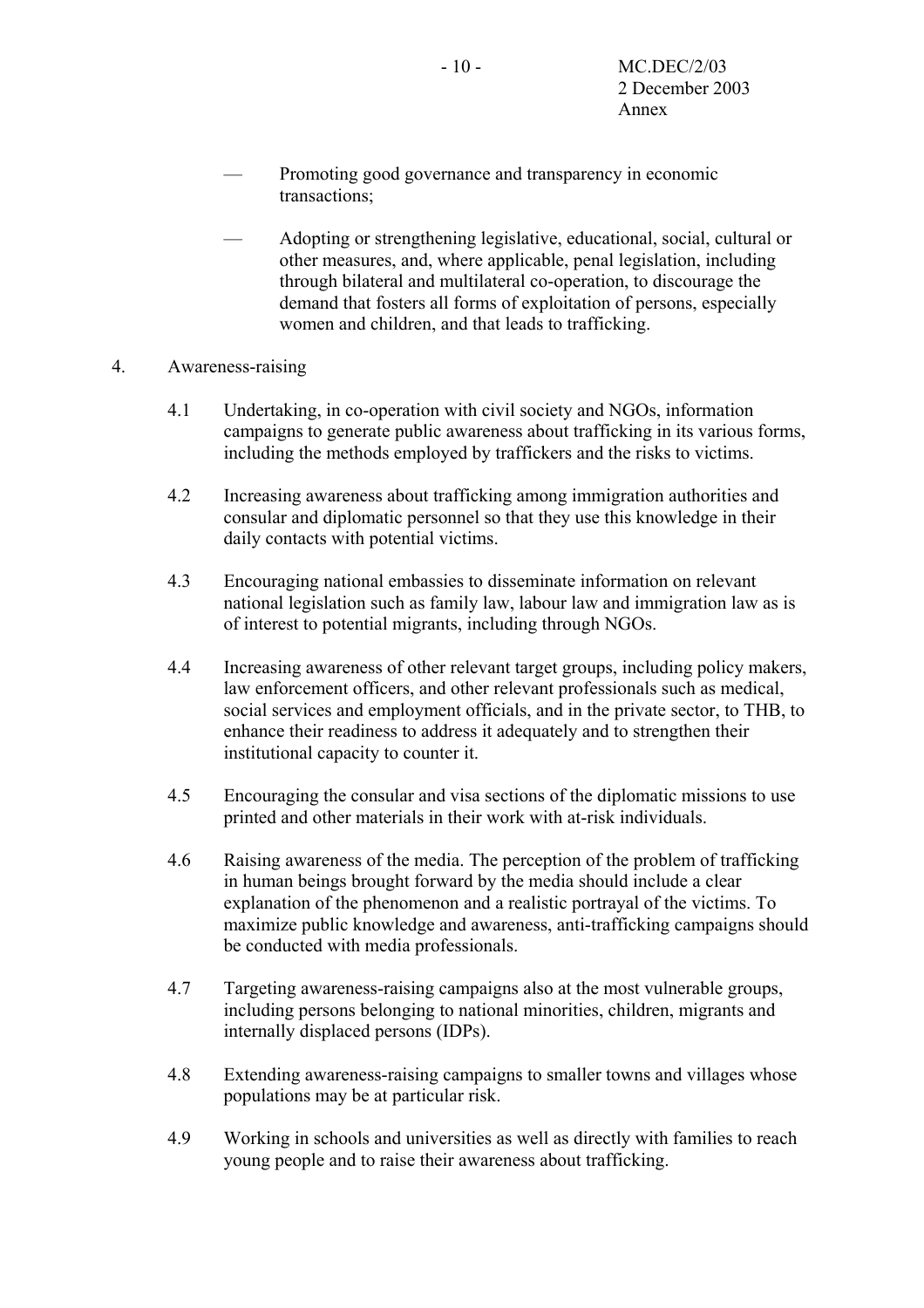- 4.10 Addressing, also through the media, the need to reduce the demand for the activities of persons trafficked for sexual exploitation, forced labour, slavery or other practices similar to slavery and, in this connection, promoting zero tolerance towards all forms of trafficking.
- 4.11 Establishing well-publicized telephone "hotlines" in the countries of origin, transit and destination, which should serve three purposes: to act as an independent source of advice and guidance to potential victims who may be considering job opportunities or other offers to go abroad, to act as a first point of contact providing access to a referral mechanism for victims of THB, and, furthermore, to facilitate the anonymous reporting of cases or suspected cases of THB.
- 5. Legislative measures
	- 5.1 Adopting or reviewing laws, administrative controls and procedures relating to the licensing and operation of sectors of business that, according to intelligence, may be involved in trafficking, such as employment, tourist, au pair, adoption or mail-order bride agencies, as well as hotels and escort services.
	- 5.2 Ensuring that measures adopted for the purpose of preventing and combating trafficking in persons do not have an adverse impact on the rights and dignity of persons, including their freedom of movement.

### **Action for OSCE Institutions and Bodies**

- 6. Data collection and research
	- 6.1 Enhancing data collection and research on trafficking in persons, particularly on trafficking in children, by building on past research and engaging in exchanges with the United Nations Children's Fund and other relevant actors.
	- 6.2 Tasking ODIHR's Contact Point on Roma and Sinti with continuing to gather data regarding trafficking in human beings, especially children, and its effects on Roma and Sinti communities.
- 7. Addressing root causes of THB
	- 7.1 The OCEEA will support the promotion and the development of national public information resource centres to allow individuals to check the legitimacy of businesses, particularly those advocating employment abroad, while avoiding overlap with existing Chambers of Commerce facilities or other business registration offices. The OCEEA can function as an intermediary, collecting examples of best practices on easily accessible legitimacy checks and distributing them to interested participating States and/or OSCE field operations.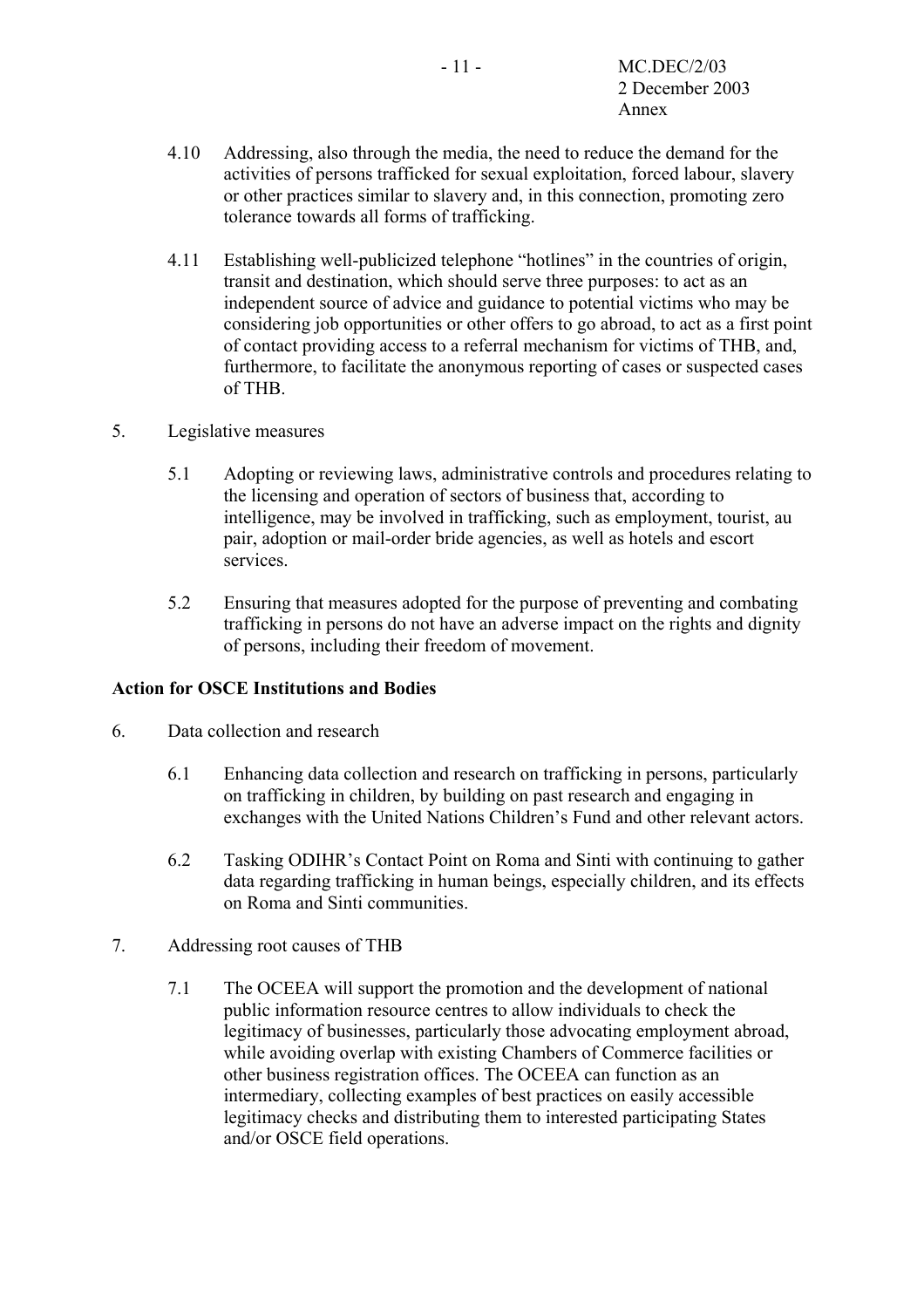- 7.2 The OCEEA will continue to promote SMEs training and to target it in particular at high-risk groups, including by assisting in the development of legislation to reduce barriers to the establishment of SMEs.
- 7.3 The OCEEA should develop programmes to tackle economic factors that increase the vulnerability of women and minorities to trafficking, including discrimination in the workplace and lack of access to credit.
- 8. Awareness-raising
	- 8.1 The ODIHR and, where appropriate, field operations will continue to contribute to research efforts as well as promoting and carrying out awareness-raising initiatives in co-operation with relevant partners throughout the OSCE region.
	- 8.2 The Press and Public Information Section will help to raise media awareness of OSCE activities in the field of trafficking. The ODIHR will enhance training activities with regard to the responsibility of the media for dealing with the topic of trafficking in a sensitive manner and without reinforcing negative stereotypes. Training will stress the complexity of the trafficking phenomenon and the need for a comprehensive response.
	- 8.3 In order to ensure that staff of OSCE field operations do not engage in or in any way knowingly facilitate trafficking in human beings, and to fulfil the norms contained in part 4 of the OSCE Code of Conduct which is an integral part of the Staff Regulations, the Secretary General will draft comprehensive staff instructions for review by the Permanent Council no later than 15 November 2003.
	- 8.4 The OSCE Training Co-ordinator, the Senior Adviser on Gender Issues and the Senior Security Co-ordinator will continue to use the induction course to develop and implement staff training on gender issues, trafficking in human beings and on relevant regulations and guidelines, in co-operation with the ODIHR, and to organize special workshops in the field. Heads of field operations will ensure that attendance at such training courses will be compulsory for all staff.
	- 8.5 The OCEEA will help to mobilize and strengthen the private sector's efforts to combat trafficking in human beings by raising awareness, and by identifying and disseminating best practices, such as self-regulation, policy guidelines and codes of conduct.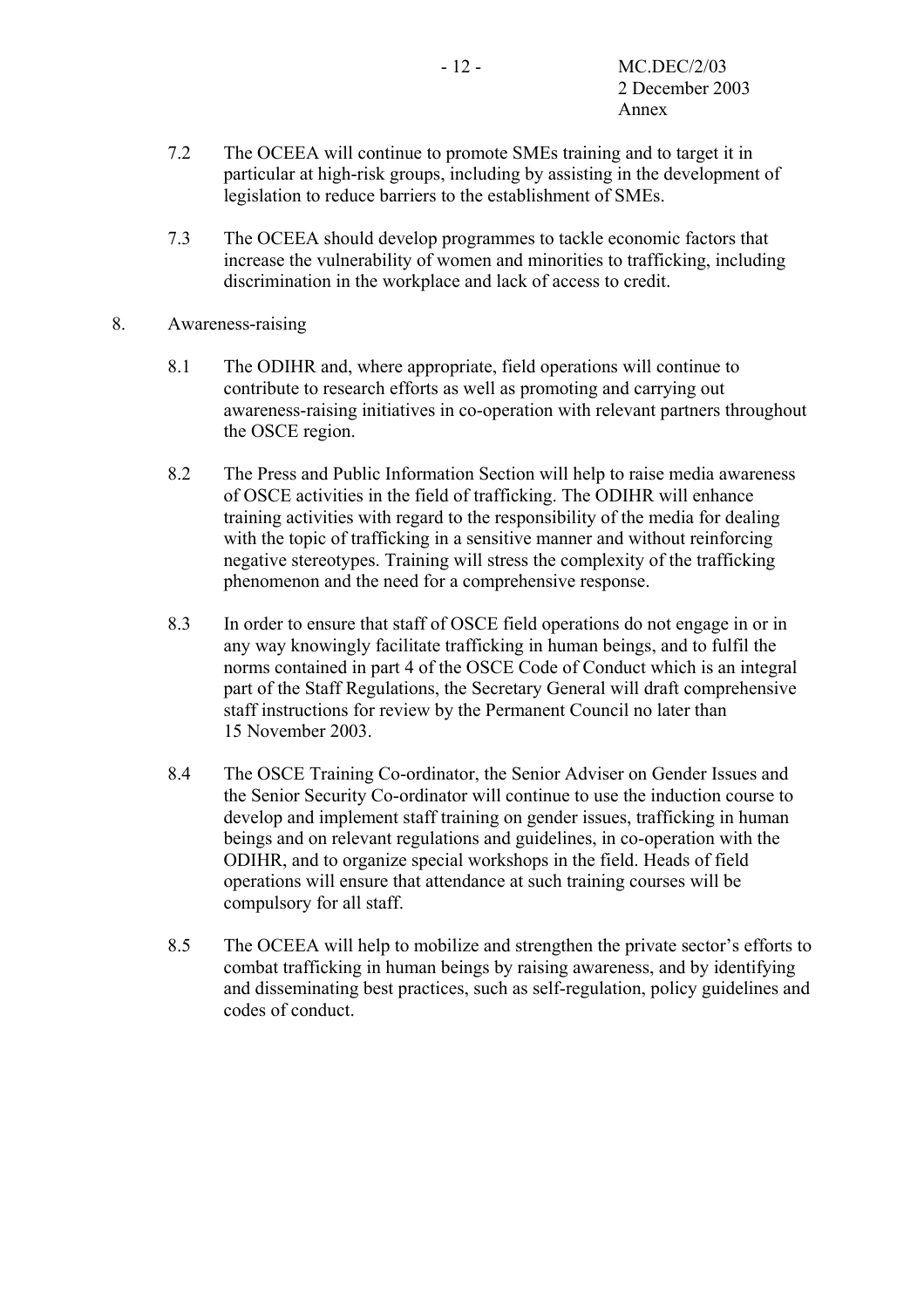# **V. Protection and assistance**

The OSCE commitments related to protection and assistance to the victims of trafficking in human beings have been undertaken in the Ministerial Declaration on Trafficking in Human Beings adopted in Porto in 2002, the Ministerial Decision No. 6 adopted in Bucharest in 2001, the Ministerial Decision No. 1 adopted in Vienna in 2000, the Charter for European Security adopted in Istanbul in 1999.

## **Recommended action at the national level**

- 1. Data collection and research
	- 1.1 Collecting data through the exchange and analysis of best practices and other information regarding effective protection of and assistance to victims of trafficking in the OSCE participating States.
- 2. Legislative measures
	- 2.1 Considering the need for adopting legislation which will provide the legal basis for rendering assistance and protection to victims of THB, especially during pre-trial investigations and in court proceedings.
	- 2.2 Ratifying, or acceding to, and fully implementing the United Nations Protocol to Prevent, Suppress and Punish Trafficking in Persons, especially Women and Children, supplementing the United Nations Convention against Transnational Organized Crime.
- 3. National Referral Mechanisms (NRM)\*
	- 3.1 Establishing National Referral Mechanisms by creating a co-operative framework within which participating States fulfil their obligations to protect and promote the human rights of the victims of THB in co-ordination and strategic partnership with civil society and other actors working in this field. (\*The ODIHR's Handbook on Guidelines and Principles to Design and Implement National Referral Mechanisms may serve as a useful source of advice and information regarding the role of NRMs in rendering assistance and protection to victims of THB).
	- 3.2 Providing guidance to facilitate the accurate identification and appropriate treatment of the victims of THB, in ways which respect the views and dignity of the persons concerned.
	- 3.3 Combining the efforts of law-enforcement bodies, including specially established anti-trafficking units and police at local level, officials of migration and border services, social protection units, medical institutions, as well as NGOs and other civil society institutions as the most relevant actors to be involved in NRM activities.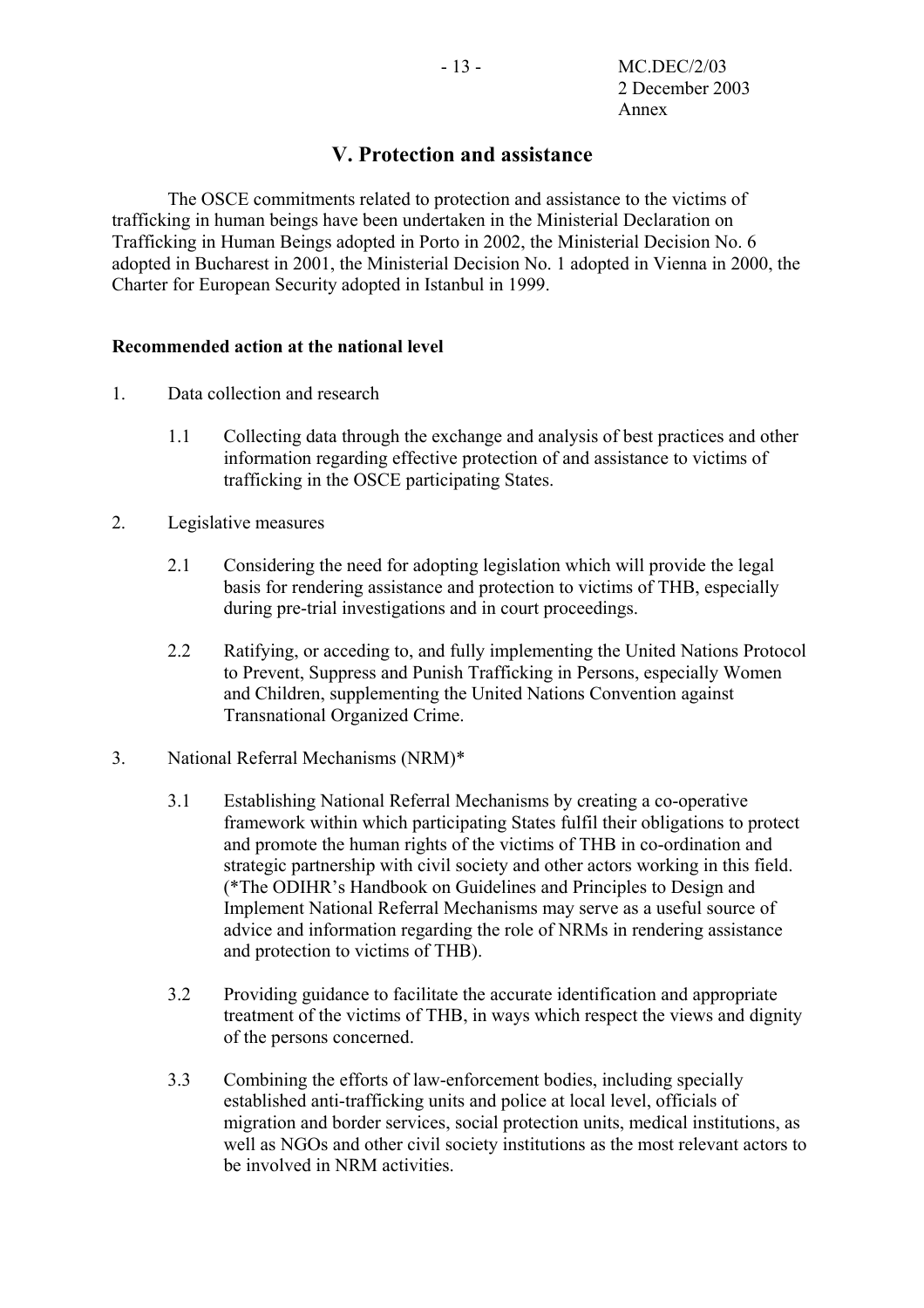- 3.4 Establishing appropriate mechanisms to harmonize victim assistance with investigative and prosecutorial efforts.
- 3.5 Drawing special attention to the need for enhanced co-operation between the police and NGOs in identifying, informing and protecting victims of THB.
- 3.6 Linking the activities of NRMs with those of inter-ministerial bodies, national co-ordinators, NGOs and other relevant national institutions to form a cross-sectoral and multidisciplinary team capable of developing and monitoring the implementation of anti-trafficking policies.

## 4. Shelters

- 4.1 Establishing shelters, run by governmental bodies, NGOs, or other institutions of civil society to meet the needs of trafficked persons; these shelters are to provide safety, access to independent advice and counselling in a language known by the victim, first-hand medical assistance, and an opportunity for reflection delay after the experienced trauma. Shelters may be established on the basis of already existing facilities such as crisis centres for women.
- 4.2 Providing access to shelters for all victims of trafficking, regardless of their readiness to co-operate with authorities in investigations.
- 4.3 Giving special attention to ensuring security for personnel of such shelters, confidentiality of information obtained, and safety and privacy for victims of THB.
- 4.4 Using shelters to provide the kind of training opportunities for victims of THB which will facilitate their future reintegration, employment and independence, as well as improving their competitive capabilities after the experienced trauma.

### 5. Provision of documents

- 5.1 Ensuring provision of documents, if necessary, as a first step to clarifying the victim's identity and status in countries of destination, thus making it possible to proceed with options of assistance in appropriate cases, such as repatriation, preferably voluntary, provision of a temporary or permanent residence permit, and/or legalization of employment.
- 5.2 Enhancing co-operation amongst law enforcement bodies in the countries of origin, transit and destination, and responsible officials of all institutions involved in the restoration of rights of victims of THB, including the personnel of embassies and consulates of participating States in order to facilitate the speedy verification of personal data and the avoidance of undue or unreasonable delay.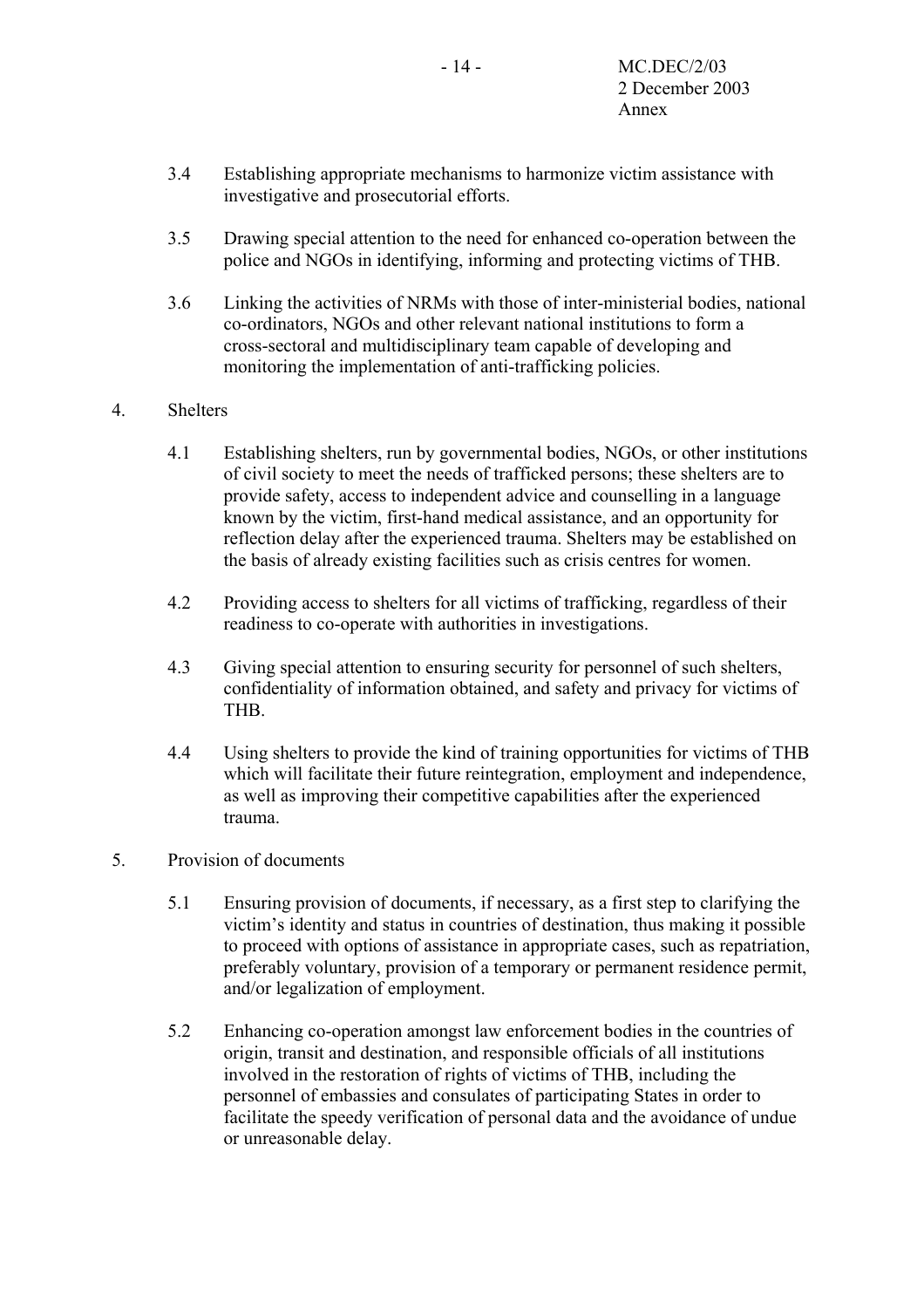- 5.3 Informing identified victims of THB of their right to access to diplomatic and consular representatives of their country of nationality.
- 6. Provision of social assistance
	- 6.1 Developing social assistance and integration programmes, including legal counselling in a language known by the victim, medical and psychological assistance and access to health care, to be made available either in shelters or other relevant institutions.
	- 6.2 Considering, where not inconsistent with national legislation, legal measures to allow confiscated assets to be used to supplement government funding for programmes that address the needs of victims of THB and to compensate the victims in accordance with the gravity of the crime committed against them.
- 7. Repatriation, rehabilitation and reintegration
	- 7.1 Assisting the victims of THB in preferably voluntary repatriation to the country of origin with due regard for their safety and that of their families, and without undue or unreasonable delay.
	- 7.2 Ensuring due process in all return and removal proceedings, taking into account a humanitarian and compassionate approach.
	- 7.3 Considering contributing to the rehabilitation and social reintegration of victims of THB by providing them with social and economic benefits.
	- 7.4 Raising media awareness of the need to safeguard privacy by avoiding public disclosure of the identity of victims of THB, or publication of confidential information inimical to victims' security or to the cause of justice in criminal proceedings.
- 8. Provision of a reflection delay and temporary or permanent residence permits
	- 8.1 Considering the introduction of a reflection delay to give the victim due time to decide whether or not to act as a witness.
	- 8.2 Considering on a case-by-case basis, if appropriate, the provision of temporary or permanent residence permits, taking into account such factors as potential dangers to victims' safety.
	- 8.3 Considering, if appropriate, the provision of work permits to victims during their stay in the receiving country.
- 9. Ensuring the right to apply for asylum
	- 9.1 Ensuring that anti-trafficking laws, policies, programmes and interventions do not affect the right of all persons, including victims of THB, to seek and enjoy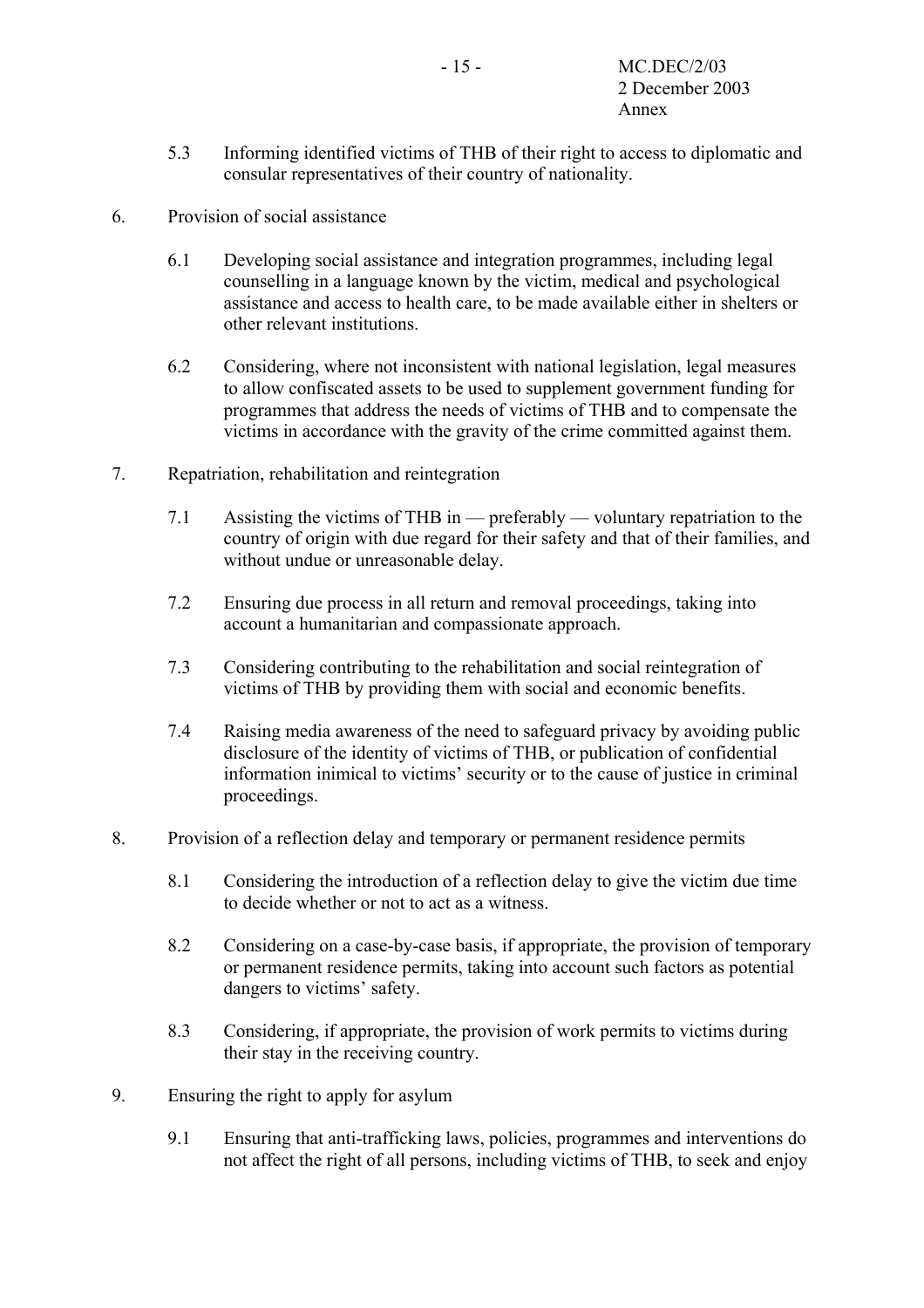asylum from persecution in accordance with international refugee law, in particular through effective application of the principle of *non-refoulement*.

## 10. Protection of children

- 10.1 Ensuring that the special needs of children and the best interests of the child are fully taken into account when deciding upon appropriate housing, education and care. In appropriate cases, if there is no direct threat to the safety of the child, providing the children with access to the State educational system.
- 10.2 Deciding on the repatriation of a child victim of THB only after having taken account of all the circumstances of the specific case and if there is a family or special institution in the country of origin to ensure the child's safety, protection, rehabilitation and reintegration.
- 10.3 Considering the provisions outlined in the United Nations High Commissioner for Refugees Guidelines for the Protection of Unaccompanied Minors when elaborating policies targeted at this risk group, and in particular for those who are not in possession of identification documents.
- 10.4 Using bilateral and/or regional agreements on fundamental principles of good reception of unaccompanied children in order to combine efforts targeted at the protection of children.
- 10.5 Ratifying or acceding to, and fully implementing, the Optional Protocol to the Convention on the Rights of the Child, on the Sale of Children, Child Prostitution and Child Pornography.

## **Action for OSCE Institutions and Bodies**

- 11. National Referral Mechanism
	- 11.1 Enhancing the activities of the OSCE, especially the ODIHR, in assisting participating States, upon their request, in establishing the NRM.
	- 11.2 Tasking the OSCE Strategic Police Matters Unit, together with the ODIHR, with the further development of guidelines or a manual on the identification of suspected victims and of evidence of THB, in order to assist participating States, as appropriate.
- 12. Reintegration
	- 12.1 The OCEEA will facilitate contacts between public and private actors with a view to encouraging the business community to offer job opportunities to victims of trafficking.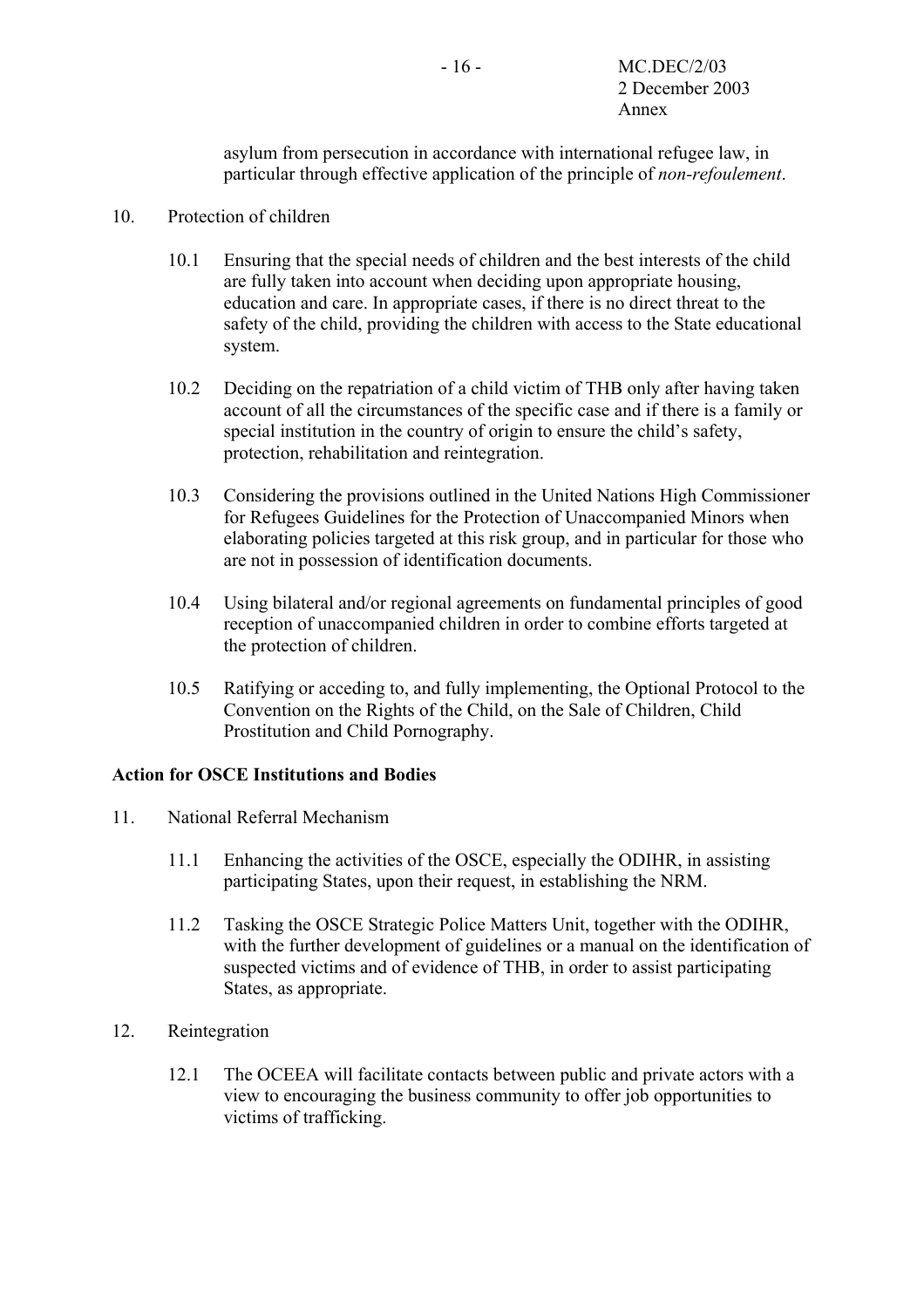## 13. Protection of children

13.1 The OSCE as a whole shall give special attention to the issue of trafficking in children and to recognizing the vulnerability of unaccompanied children. Efforts should be made to develop co-operation with specialized international agencies, especially the United Nations Children's Fund and relevant international NGOs, on expert meetings, research and the development of guidelines promoting the best interest of the child.

## 14. Training

- 14.1 Tasking the OSCE Training Co-ordinator, the Senior Adviser on Gender Issues and the Senior Security Co-ordinator in co-operation with the ODIHR with developing information material on how to assist victims of trafficking, especially children, in response to requests either from individuals or governmental and non-governmental bodies, and with providing relevant training for OSCE mission members. The material might also be disseminated to military personnel, peacekeepers and other international staff in the field.
- 14.2 Tasking the ODIHR with the collection and dissemination of information on measures, training programmes and materials already in place in OSCE participating States.
- 15. Legislative measures
	- 15.1 In co-ordination with the United Nations Office on Drugs and Crime, the Council of Europe and other relevant actors, the ODIHR will continue to assist participating States, upon their request, in bringing their national legislation into compliance with international norms and standards, particularly by promoting a humanitarian and compassionate approach to the victims of THB.

# **VI. Follow-up and co-ordinating mechanisms**

Besides monitoring the implementation of the OSCE commitments by participating States through existing OSCE mechanisms, including the annual Human Dimension Implementation Meeting, Review Conferences and relevant human dimension events,

The Permanent Council recommends the following actions at the national level:

1. To consider appointing National Rapporteurs or other mechanisms for monitoring the anti-trafficking activities of State institutions and the implementation of national legislation requirements:

2. To consider establishing Anti-Trafficking Commissions (task forces) or similar bodies responsible for co-ordinating activities within a country among State agencies and NGOs, and for elaborating measures to prevent THB, to punish perpetrators of THB and to protect its victims;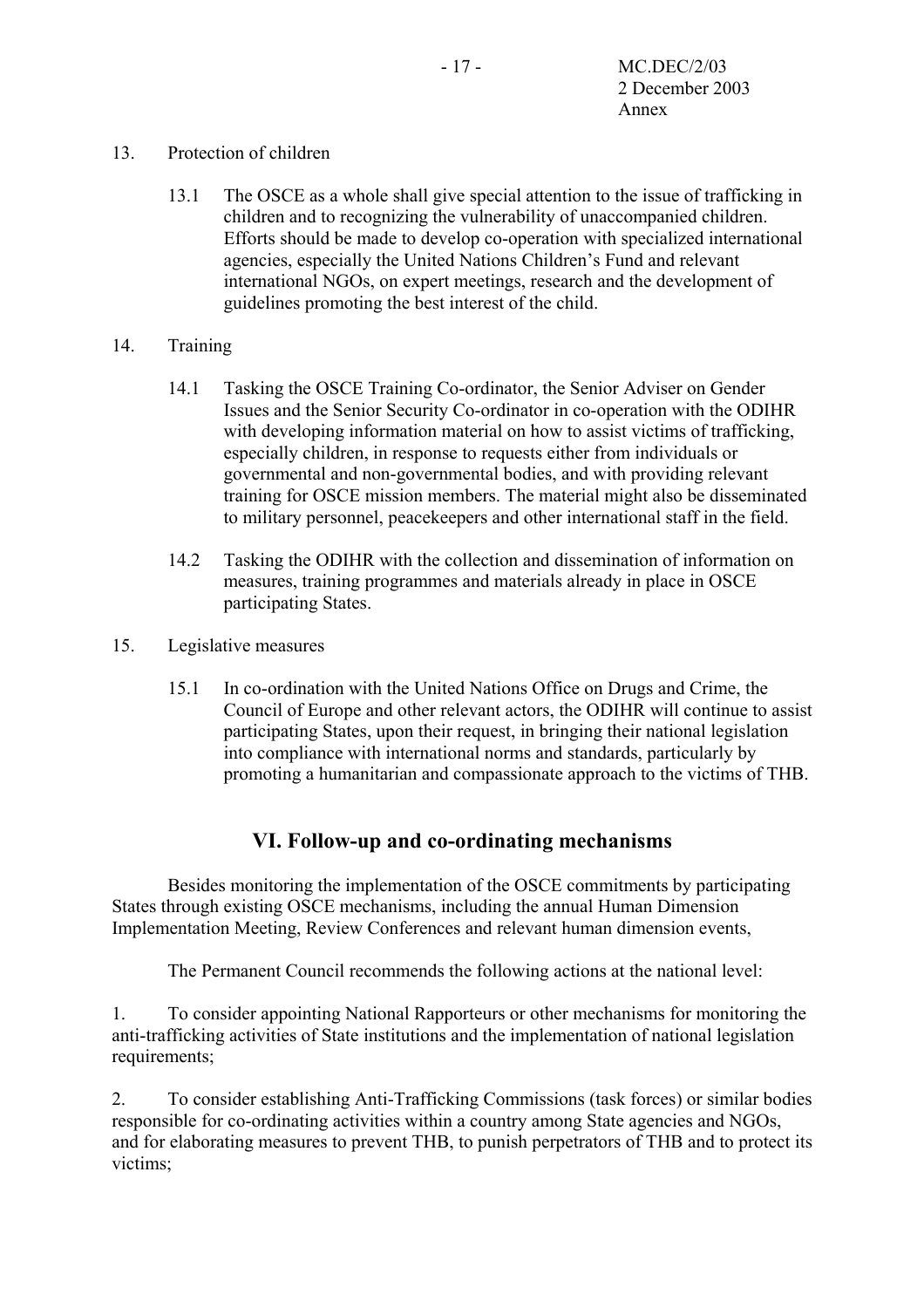3. To improve co-operation between State institutions and national NGOs active in rendering protection and assistance to the victims of THB, combating violence against women and children, promoting gender equality and raising awareness in human rights issues;

Furthermore, the Permanent Council:

4. Tasks the Chairmanship with conducting discussions on follow-up to this Action Plan, including augmenting current structures and examining the need for a new mechanism, with a view to enhancing the OSCE's efforts in fighting trafficking in human beings by raising its political profile and giving it a prominent role on the issue, as well as better co-ordinating work among the three dimensions of the OSCE;

5. Tasks the OSCE relevant structures with hosting and facilitating annual meetings in Vienna of national co-ordinators, representatives or experts on combating trafficking, to monitor the process of the implementation of the OSCE Action Plan. This will provide them with a chance to build networks, exchange information, and outline priorities for co-operation;

6. Urges the pursuit of close interaction between the OSCE Secretariat, its institutions and its field operations, to assist participating States, where appropriate, in implementing the current Action Plan;

7. Tasks the ODIHR with rendering necessary technical assistance to participating States, when appropriate, in developing National Anti-Trafficking Plans of Action, including legislative and other assistance measures aimed at effective prevention and combating trafficking and protection of victims;

8. Tasks OSCE institutions and bodies with engaging in more extensive regular exchange of information, data collection and research with relevant international organizations;

9. Tasks the ODIHR with the further development of its clearing-house function for the exchange of information, contacts, materials and good practices and with the enhancement of its project activities.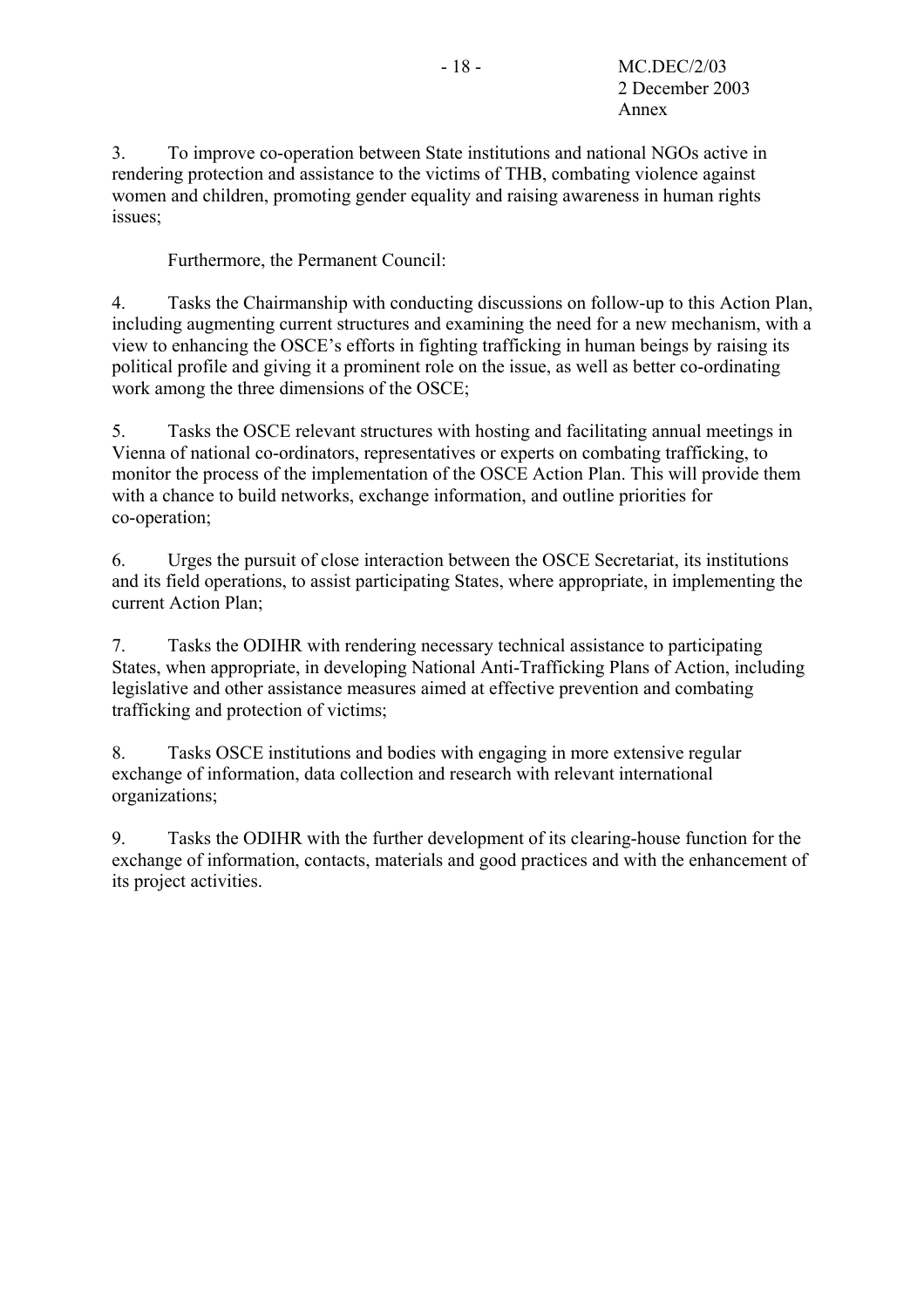MC.DEC/2/03 2 December 2003 Annex Attachment

## **THE OSCE COMMITMENTS RELATED TO:**

## **Investigation, law enforcement and prosecution**

*(Declaration on Trafficking in Human Beings adopted in Porto, 2002)*

"We recognize that trafficking in human beings represents a serious and rapidly expanding area of transnational organized crime, generating huge profits for criminal networks that may also be associated with criminal acts such as trafficking in drugs and arms, as well as smuggling of migrants.

...

We will strive for adequate measures to prevent trafficking in human beings in our countries … and will seek … to organize training for relevant officials and government employees in the areas of law enforcement, border control, criminal justice and social services, and to recommend full co-operation with NGOs in this field.

...

We call on participating States to enhance international co-operation in combating transnational organized crime, including criminal acts such as trafficking in drugs and arms, as well as smuggling of migrants. Such co-operation should include international law enforcement bodies, such as Europol and Interpol, as well as the Southeast European Co-operative Initiative (SECI), with a view to investigating and prosecuting those responsible for trafficking in human beings in accordance with domestic law and, where applicable, international obligations. In this regard, we ask that the Senior Police Adviser should devote increased attention to the fight against trafficking in human beings."

#### *(Bucharest Plan of Action for Combating Terrorism, 2001)*

"Secretariat: Will assist participating States, on their request, through measures to combat trafficking in human beings, drugs and small arms and light weapons, in accordance with relevant Permanent Council decisions, and will undertake efforts to assist in facilitating increased border monitoring, where appropriate. Will further assist participating States, on the request and with their agreement, through provision of advice and assistance on restructuring and/or reconstruction of police services; monitoring and training of existing police services, including human rights training; and capacity building, including support for integrated or multi-ethnic police services. Will, to this end, reinforce its existing police-related activities in conflict prevention, crisis management and post-conflict rehabilitation"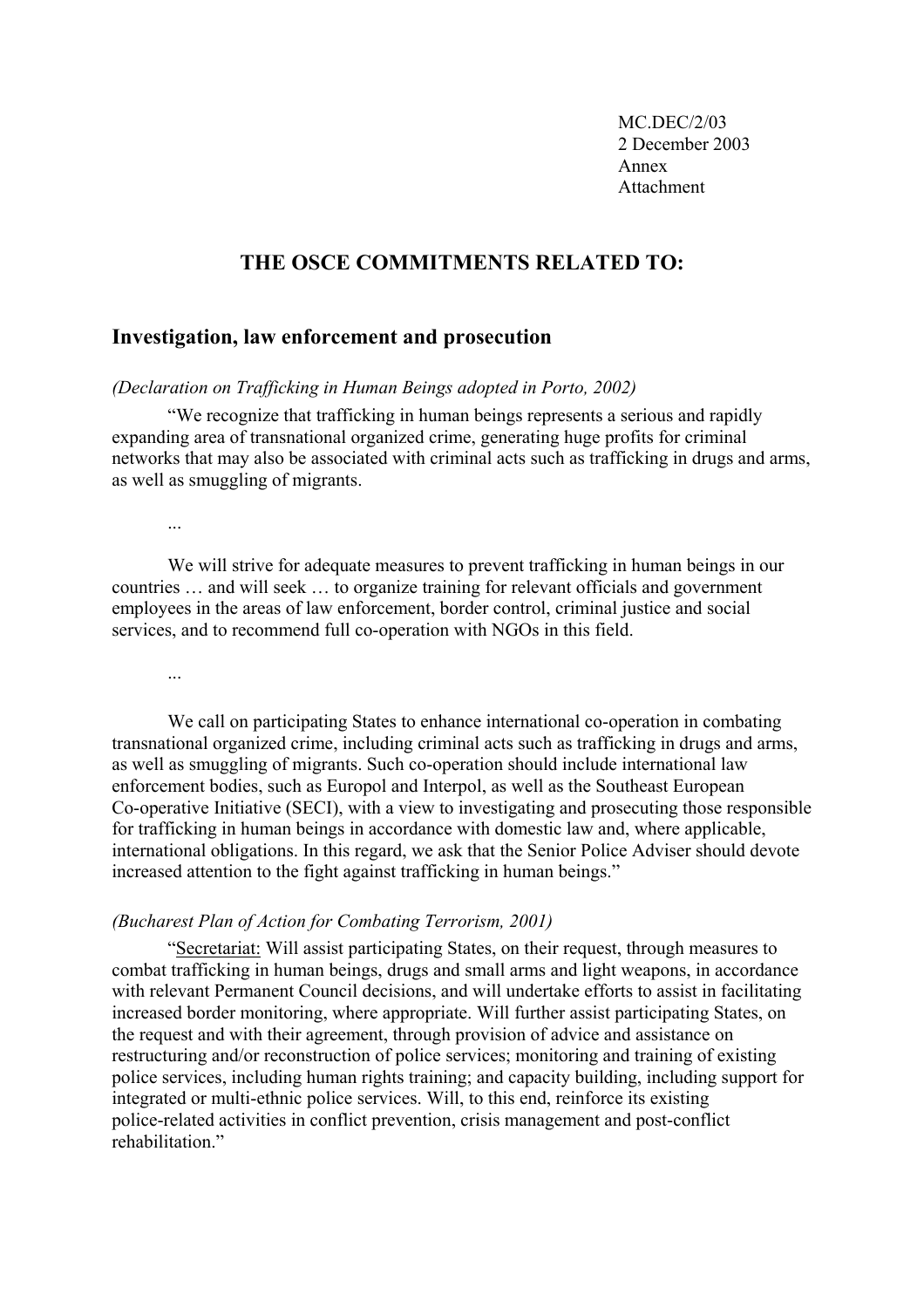## *(Bucharest Ministerial Council Decision No. 6, 2001)*

"Calls on participating States to sign and ratify the United Nations Convention against Transnational Organized Crime, and its Protocol to Prevent, Suppress and Punish Trafficking in Persons, especially Women and Children;

...

Encourages information exchange with a view to strengthening investigation, law enforcement and crime prevention".

### *(Vienna Ministerial Council Decision No. 1, 2000)*

"Reaffirms that trafficking in human beings is an abhorrent human rights abuse and a serious crime that demands a more comprehensive and co-ordinated response from participating States and the international community, as well as a more coherent and co-operative approach among countries, in particular those of origin, transit and destination;

Welcomes the adoption, by the United Nations General Assembly, of the Protocol to Prevent, Suppress and Punish Trafficking in Persons, especially Women and Children, supplementing the United Nations Convention against Transnational Organized Crime as well as the definition of trafficking in persons contained therein and calls upon all participating States to sign and ratify the United Nations Protocol as well as the Optional Protocol to the Convention on the Rights of the Child, on the Sale of Children, Child Prostitution and Child Pornography;

...

Stresses the role of national parliaments in the enactment, among others, of laws necessary to combat trafficking in human beings and welcomes articles 106 and 107 of the Parliamentary Assembly's Bucharest Declaration on trafficking in persons;

...

Commits to take necessary measures, including by adopting and implementing legislation, to criminalize trafficking in human beings, including appropriate penalties, with a view to ensuring effective law enforcement response and prosecution. Such legislation should take into account a human rights approach to the problem of trafficking, and include provision for the protection of the human rights of victims, ensuring that victims of trafficking do not face prosecution solely because they have been trafficked."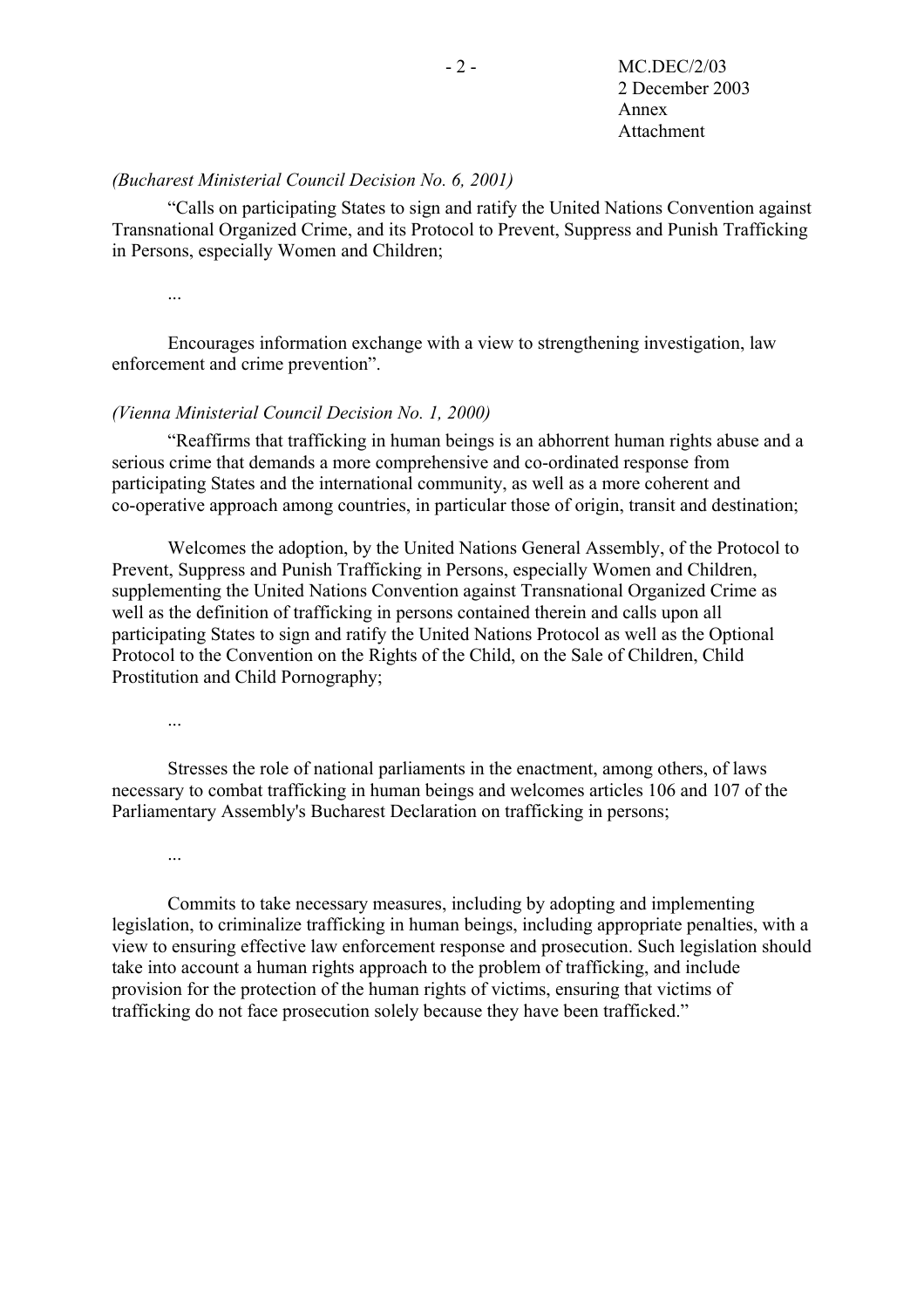## **Prevention of THB**

### *(Declaration on Trafficking in Human Beings adopted in Porto, 2002)*

To prevent trafficking in human beings, the members of the Ministerial Council of the OSCE have recognized "the need to address root causes of trafficking and to reduce the economic and social inequalities and disadvantages, which also provoke illegal migration, and which may be exploited by organized criminal networks for their profit". They also have recognized "the need to fight corruption, which facilitates the operation of such networks". They have recommended "that the Office of the Co-ordinator of OSCE Economic and Environmental Activities play an increased role in addressing all economic aspects of trafficking in human beings".

They have recognized "that, in countries of destination, demand for the activities of persons trafficked for the purpose of sexual exploitation, forced labour, slavery or other practices similar to slavery is an integral factor in trafficking in human beings". They have urged "countries of destination to take measures to effectively address such a demand as a key element in their strategy for effectively preventing and combating trafficking in human beings, and to exercise zero tolerance towards sexual exploitation, slavery and all forms of exploitation of forced labour, irrespective of its nature".

They decided to "strive for adequate measures to prevent trafficking in human beings in our countries, taking the form, *inter alia*, of target-oriented awareness raising campaigns and education in countries of origin and transit, directed in particular towards youth and other vulnerable groups" and to "seek to develop appropriate campaign in the countries of destination …".

### *(Vienna Ministerial Council Decision No. 1, 2000)*

The Ministerial Council "undertakes to raise awareness, including with assistance from the ODIHR, non-governmental organizations and other relevant institutions, through, where necessary, establishing training programmes among public officials, including law enforcement, judiciary, consular and immigration officials, about all aspects of trafficking".

### *(Charter for European Security adopted in Istanbul, November 1999)*

The Heads of State or Government have applauded "the unprecedented process of economic transformation taking place in many participating States". They have encouraged them "to continue this reform process, which will contribute to security and prosperity in the entire OSCE area". They have decided to step up their "efforts across all dimensions of the OSCE to combat corruption and to promote the rule of law".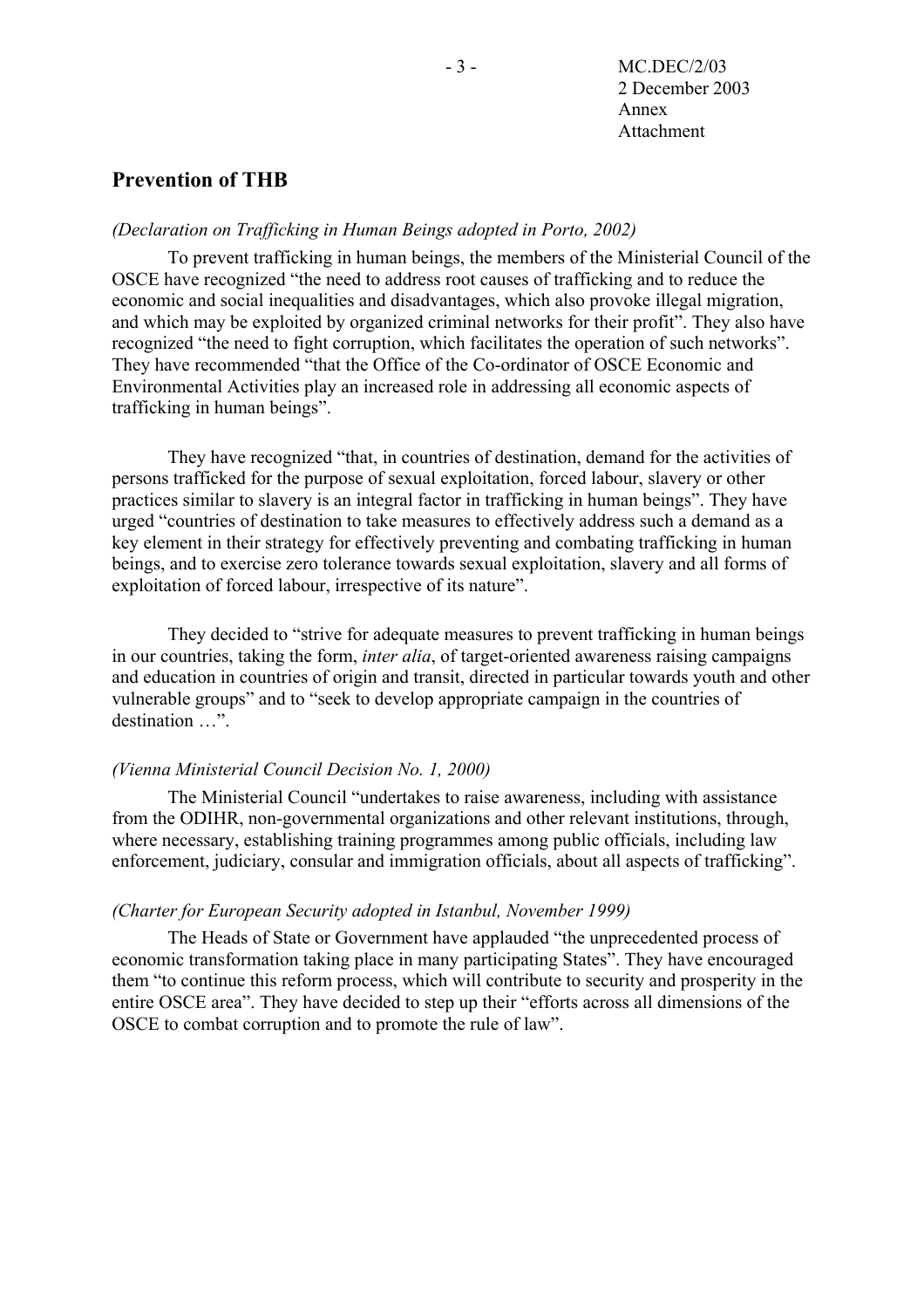- 4 - MC.DEC/2/03 2 December 2003 Annex Attachment

## *(CSCE Helsinki Document 1992 - the challenges of change)*

"The participating States emphasize the need for continuing co-operation and investment in human resources development in order to cope with problems of transition to market economies, rapid technological changes and the evolution of society. Recognizing the importance of education and training, including management and vocational training at all levels, they will intensify their dialogue on education and training systems and promote further co-operation in this area.

The participating States will enhance opportunities for industrial co-operation by providing an appropriate legal and economic environment for business, particularly with the aim of strengthening the private sector and developing small and medium-sized enterprises."

## *(Document of the Moscow Meeting of the Conference on the Human Dimension of the CSCE - Moscow, 3 October 1991)*

The participating States will "encourage measures effectively to ensure full economic opportunity for women, including non-discriminatory employment policies and practices, equal access to education and training, and measures to facilitate combining employment with family responsibilities for female and male workers; and will seek to ensure that any structural adjustment policies or programmes do not have an adversely discriminatory effect on women;

...

seek to eliminate all forms of violence against women, and all forms of traffic in women and exploitation of prostitution of women including by ensuring adequate legal prohibition against such acts and other appropriate measures;

...

develop educational policies, consistent with their constitutional systems, to support the participation of women in all areas of study and work, including non-traditional areas, and encourage and promote a greater understanding of issues relating to equality between men and women".

## (*Final Act of the Conference on Security an Co-operation in Europe - Helsinki, 1 August 1975)*

The participating States "will equally endeavour, in developing their co-operation, to improve the well-being of peoples and contribute to the fulfilment of their aspirations through, *inter alia*, the benefits resulting from increased mutual knowledge and from progress and achievement in the economic, scientific, technological, social, cultural and humanitarian fields. They will take steps to promote conditions favourable to making these benefits available to all; they will take into account the interest of all in the narrowing of differences in the levels of economic development, and in particular the interest of developing countries throughout the world".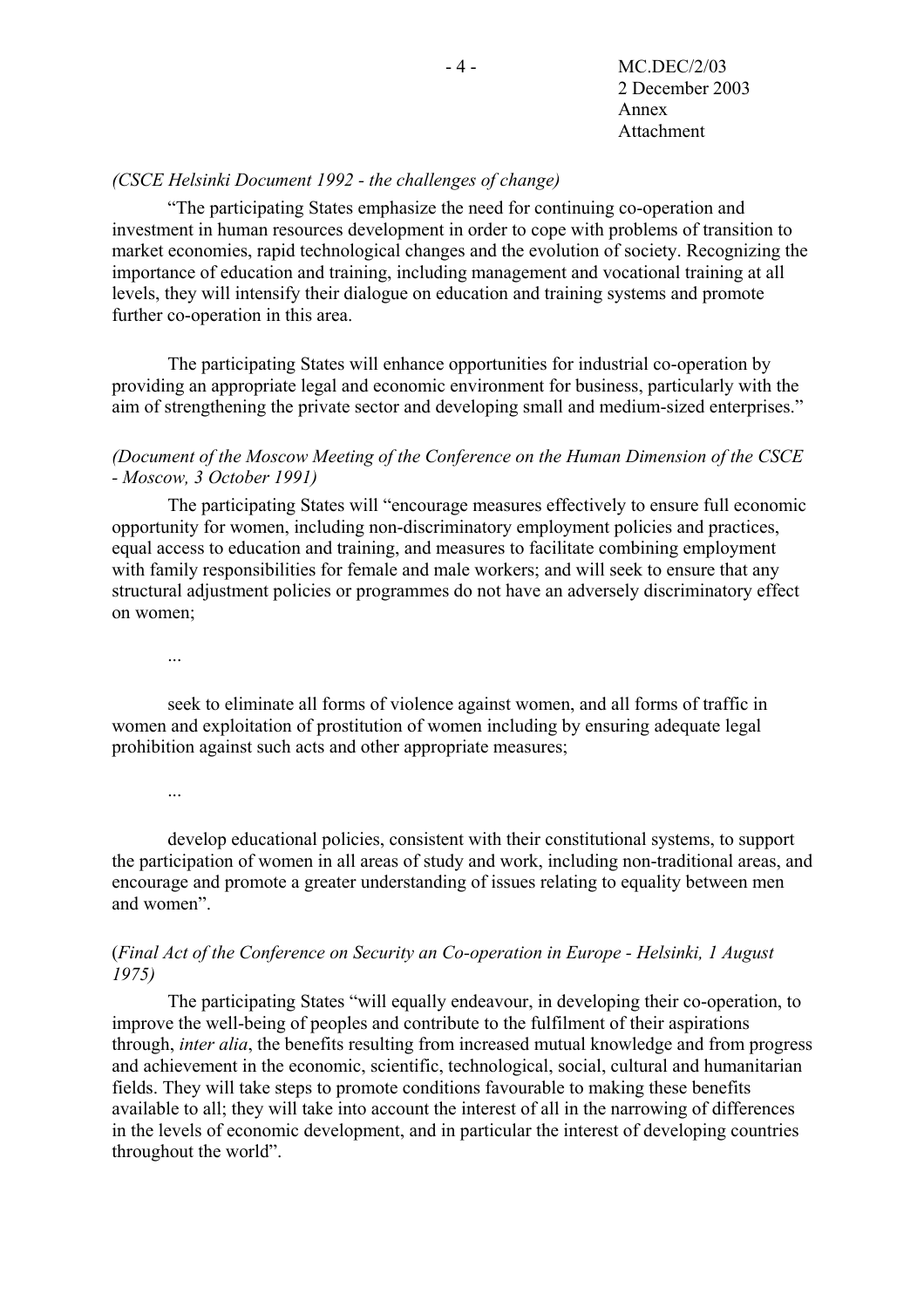- 5 - MC.DEC/2/03 2 December 2003 Annex Attachment

The participating States "are of the opinion that the problems arising bilaterally from the migration of workers in Europe as well as between the participating States should be dealt with by the parties directly concerned, in order to resolve these problems in their mutual interest, in the light of the concern of each State involved to take due account of the requirements resulting from its socio-economic situation, having regard to the obligation of each State to comply with the bilateral and multilateral agreements to which it is party, and with the following aims in view:

to encourage the efforts of the countries of origin directed towards increasing the possibilities of employment for their nationals in their own territories, in particular by developing economic co-operation appropriate for this purpose and suitable for the host countries and the countries of origin concerned;

to ensure, through collaboration between the host country and the country of origin, the conditions under which the orderly movement of workers might take place, while at the same time protecting their personal and social welfare and, if appropriate, to organize the recruitment of migrant workers and the provision of elementary language and vocational training;

to ensure equality of rights between migrant workers and nationals of the host countries with regard to conditions of employment and work and to social security, and to endeavour to ensure that migrant workers may enjoy satisfactory living conditions, especially housing conditions;

to endeavour to ensure, as far as possible, that migrant workers may enjoy the same opportunities as nationals of the host countries of finding other suitable employment in the event of unemployment;

to regard with favour the provision of vocational training to migrant workers and, as far as possible, free instruction in the language of the host country, in the framework of their employment;

to confirm the right of migrant workers to receive, as far as possible, regular information in their own language, covering both their country of origin and the host country;

to ensure that the children of migrant workers established in the host country have access to the education usually given there, under the same conditions as the children of that country and, furthermore, to permit them to receive supplementary education in their own language, national culture, history and geography;

to bear in mind that migrant workers, particularly those who have acquired qualifications, can by returning to their countries after a certain period of time help to remedy any deficiency of skilled labour in their country of origin;

to facilitate, as far as possible, the reuniting of migrant workers with their families;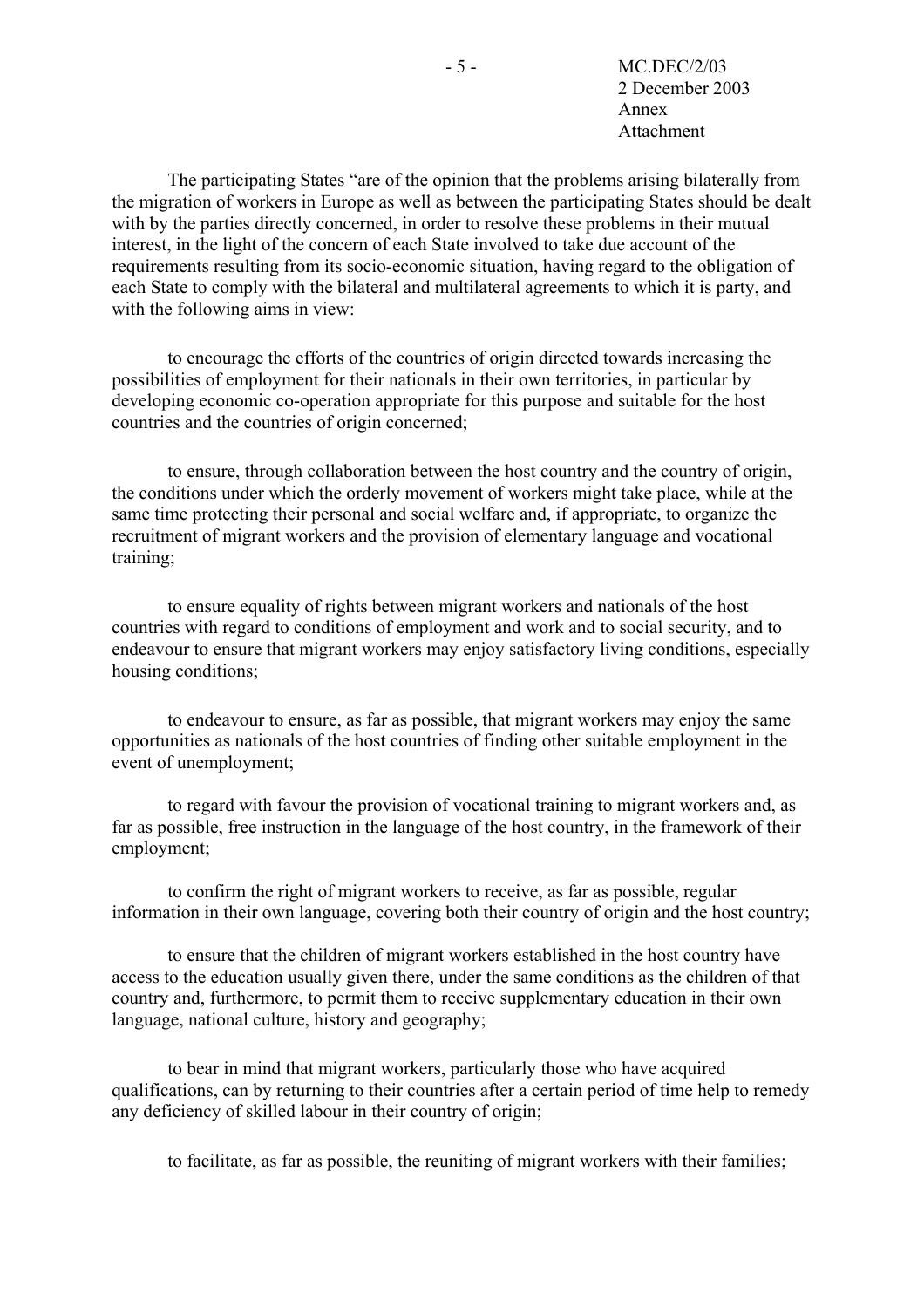- 6 - MC.DEC/2/03 2 December 2003 Annex Attachment

to regard with favour the efforts of the countries of origin to attract the savings of migrant workers, with a view to increasing, within the framework of their economic development, appropriate opportunities for employment, thereby facilitating the reintegration of these workers on their return home".

## **Protection of victims of THB and rendering assistance to them**

#### *(Declaration on Trafficking in Human Beings adopted in Porto, 2002)*

Participating States undertook "to render assistance and protection to the victims of trafficking, especially women and children, and to this end, when appropriate, to establish effective and inclusive national referral mechanisms, ensuring that victims of trafficking do not face prosecution solely because they have been trafficked. The dignity and human rights of victims must be respected at all times. We will consider adopting appropriate measures, such as shelters, and establishing appropriate repatriation processes for the victims of trafficking, with due regard to their safety, including the provision of documents; and developing policies concerning the provision of economic and social benefits to victims, as well as their rehabilitation and reintegration in society".

Participating States expressed their "concern about the increase in trafficking in minors and, recognizing the special needs of children", supported "more research and exchange of information on trafficking in children and, with due regard to the best interest of the child as the primary consideration in all actions concerning children," called "for the elaboration of special measures to protect trafficked minors from further exploitation, mindful of their psychological and physical well-being".

Participating States recognized that "intensified co-operation among relevant actors in countries of origin, transit and destination plays a critical role in the return programmes for victims of trafficking and facilitates their reintegration". Therefore participating States "encourage all organizations providing assistance to victims, including NGOs, to further develop such co-operation".

Participating States reiterated "the need for national strategies in order to unite efforts directed towards combating trafficking in human beings and to enhance co-ordination among national, international and regional organizations in this field. This need could be met through measures such as appointing inter-ministerial bodies and national co-ordinators or, as appropriate, other relevant bodies or mechanisms".

Participating States asked "that the Senior Police Adviser should devote increased attention to the fight against trafficking in human beings".

#### *(Ministerial Council Decision No. 6 adopted in Bucharest, 2001)*

The Ministerial Council called on participating States "to sign and ratify the United Nations Convention against Transnational Organized Crime, and its Protocol to Prevent, Suppress and Punish Trafficking in Persons, especially Women and Children".